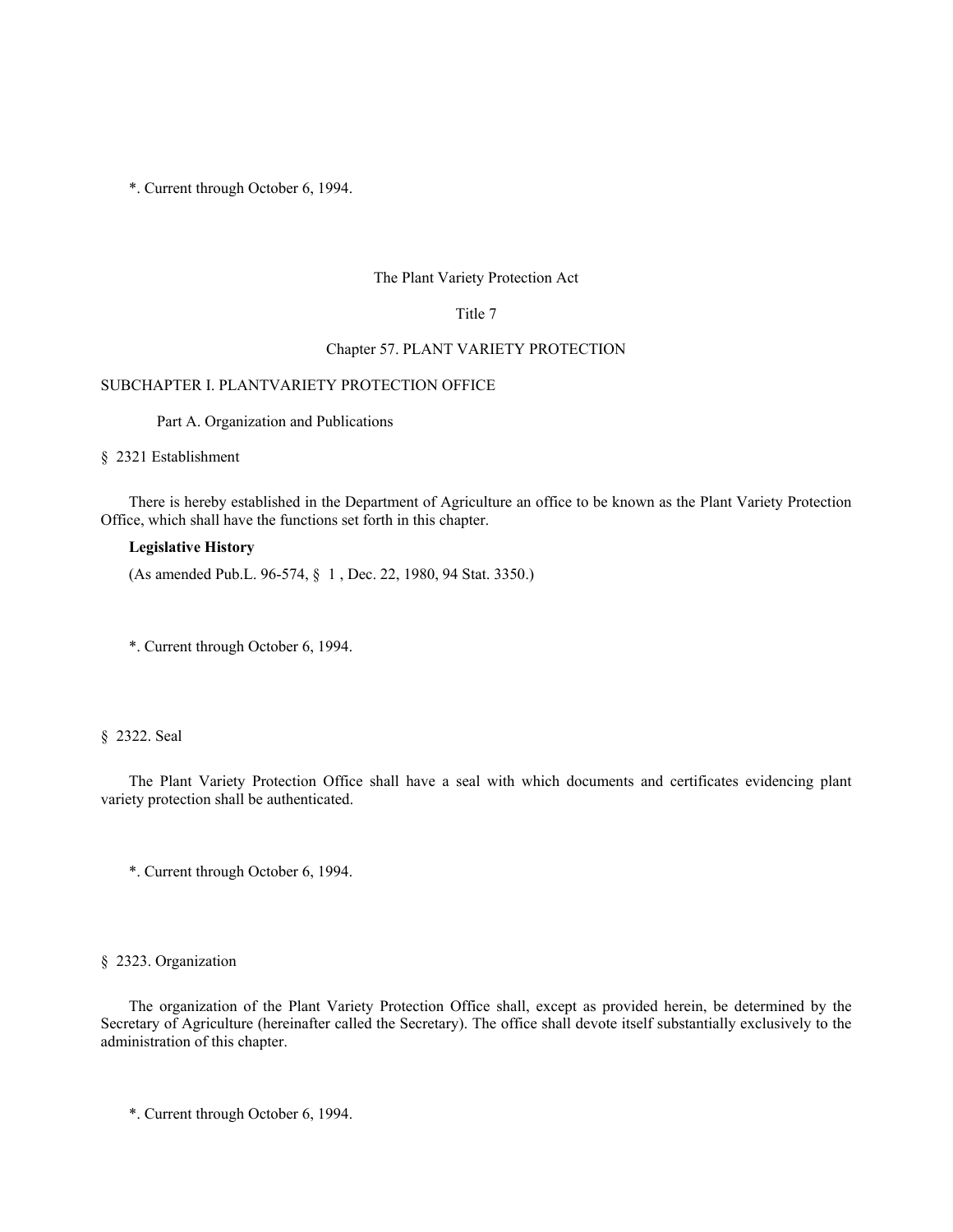§ 2324. Restrictions on employees as to interest in plant variety protection

Employees of the Plant Variety Protection Office shall be ineligible during the periods of their employment, to apply for plant variety protection and to acquire directly or indirectly, except by inheritance or bequest, any right or interest in any matters before that office. This section shall not apply to members of the Plant Variety Protection Board who are not otherwise employees of the Plant Variety Protection Office.

\*. Current through October 6, 1994.

#### § 2326. Regulations

The Secretary may establish regulations, not inconsistent with law, for the conduct of proceedings in the Plant Variety Protection Office after consultations with the Plant Variety Protection Board.

\*. Current through October 6, 1994.

### § 2327. Plant Variety Protection Board--Appointment

## (a)

The Secretary shall appoint a Plant Variety Protection Board. The Board shall consist of individuals who are experts in various areas of varietal development covered by this chapter. Membership of the Board shall include farmer representation and shall be drawn approximately equally from the private or seed industry sector and from the sector of government or the public. The Secretary or the designee of the Secretary shall act as chairperson of the Board without voting rights except in the case of ties.

\*. Current through October 6, 1994.

### § 2328. Library

The Secretary shall maintain a library of scientific and other works and periodicals, both foreign and domestic, in the Plant Variety Protection Office to aid the examiners in the discharge of their duties.

## **Legislative History**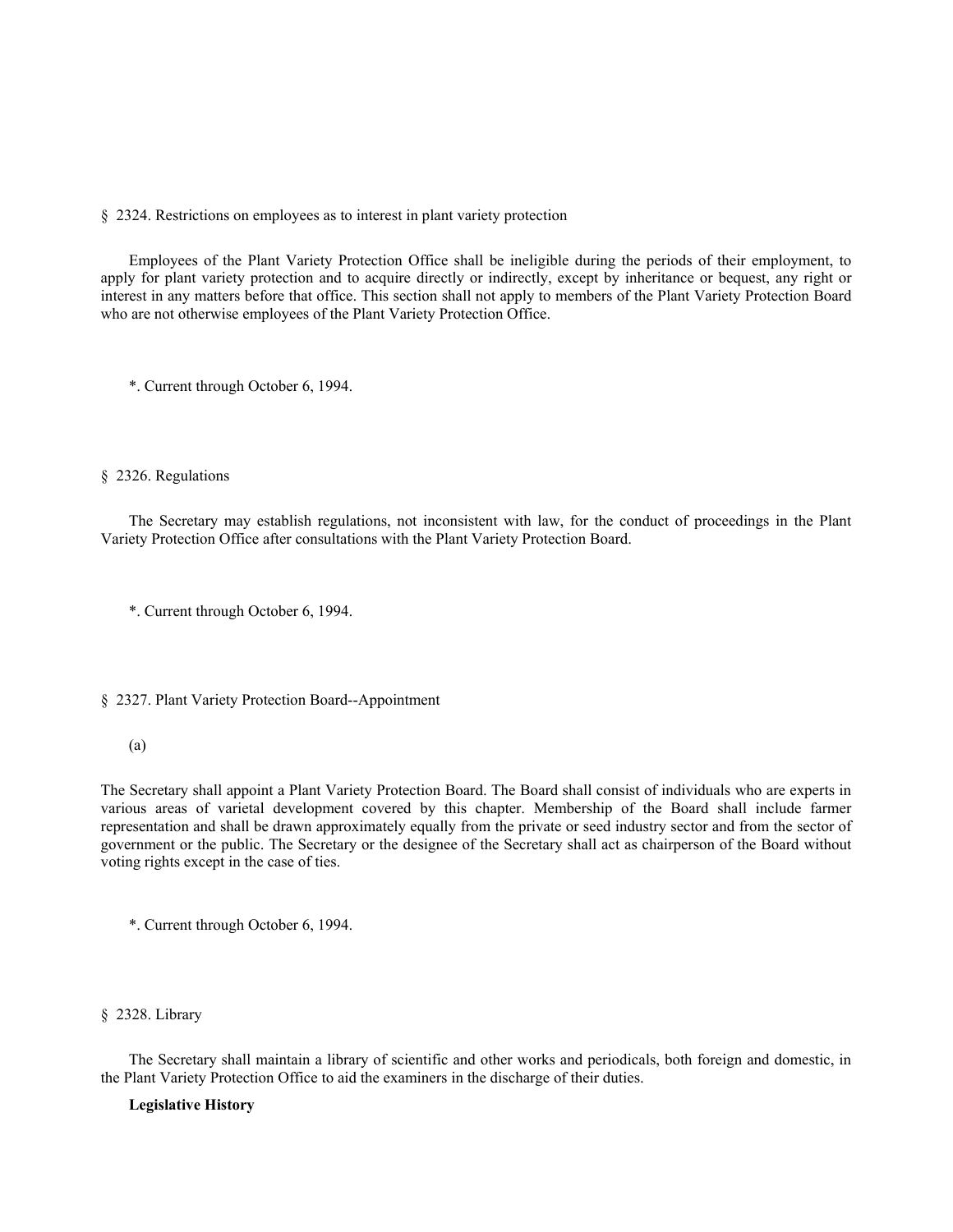As amended Pub. L. 96-574, § 3 , Dec. 22, 1980, 94 Stat. 3350.

\*. Current through October 6, 1994.

#### § 2329. Register of protected plant varieties

The Secretary shall maintain a register of descriptions of United States protected plant varieties.

## **Legislative History**

As amended Pub. L. 96-574, § 4 , Dec. 22, 1980, 94 Stat. 3350.

\*. Current through October 6, 1994.

#### § 2330. Publications

(a)

The Secretary may publish, or cause to be published, in such format as the Secretary shall determine to be suitable, the following:

(1) The descriptions of plant varieties protected including drawings and photographs.

(2) The Official Journal of the Plant Variety Protection Office, including annual indices.

(3) Pamphlet copies of the plant variety protection laws and rules of practice and circulars or other publications relating to the business of the Office.

(b)

The Secretary may (1) establish public facilities for the searching of plant variety protection records and materials, and (2) from time to time, as through an information service, disseminate to the public those portions of the technological and other public information available to or within the Plant Variety Protection Office to encourage innovation and promote the progress of plant breeding.

(c)

The Secretary may exchange any of the publications specified for publications desirable for the use of the Plant Variety Protection Office. The Secretary may exchange copies of descriptions, drawings, and photographs of United States protected plant varieties for copies of descriptions, drawings, and photographs of applications and protected plant varieties of foreign countries.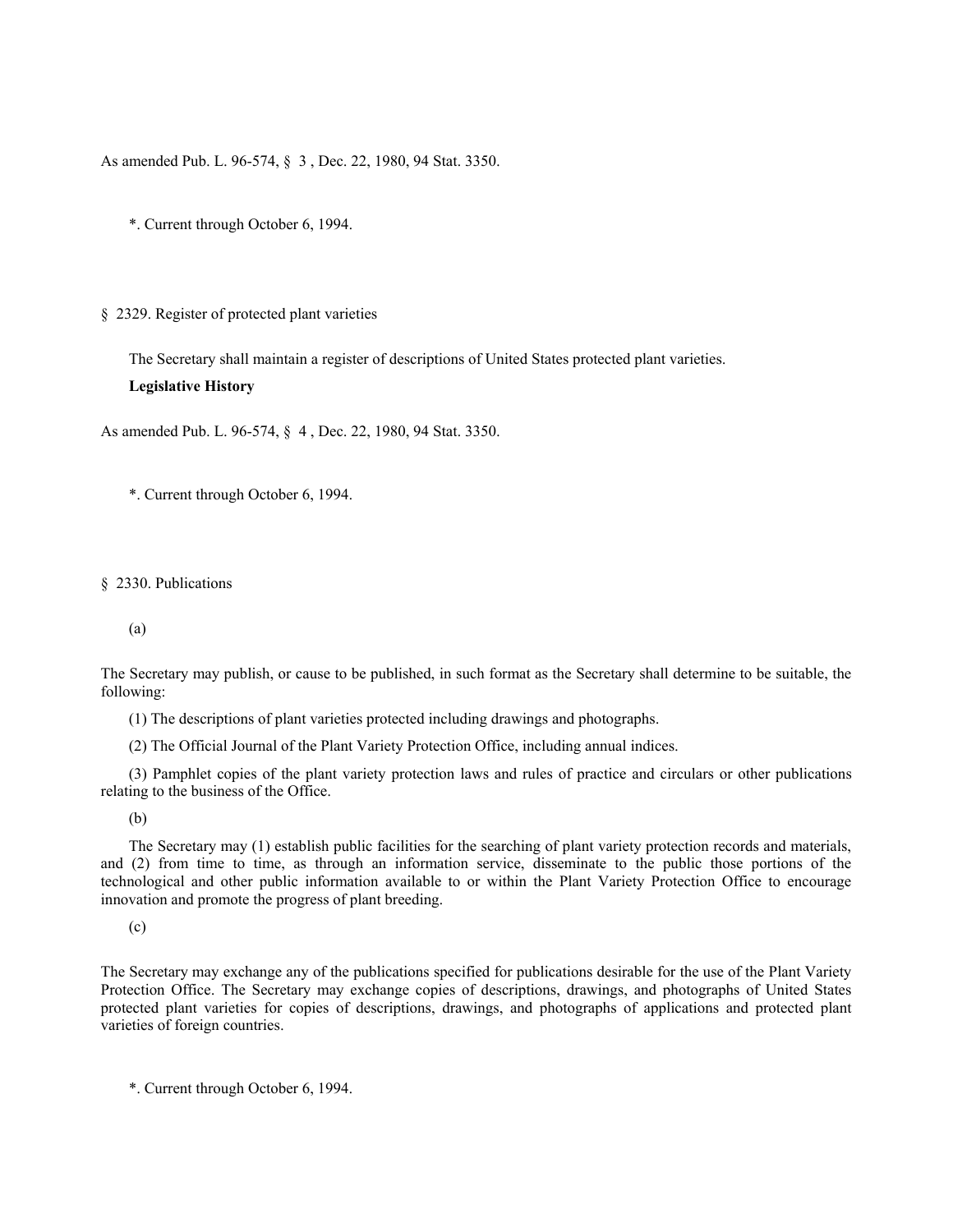#### § 2331. Copies for public libraries

The Secretary may supply printed copies of descriptions, drawings, and photographs of protected plant varieties to public libraries in the United States which shall maintain such copies for the use of the public.

## **Legislative History**

As amended Pub.L. 96-574, § 9 , Dec. 22, 1980, 94 Stat. 3350.

\*. Current through October 6, 1994.

Part B. Legal Provisions as to the Plant Variety Protection Office

§ 2351. Day for taking action falling on Saturday, Sunday, or holiday

When the day, or the last day, for taking any action or paying any fee in the United States Plant Variety Protection Office falls on Saturday, Sunday, a holiday within the District of Columbia, or on any other day the Plant Variety Protection Office is closed for the receipt of papers, the action may be taken or the fee paid, on the next succeeding business day.

\*. Current through October 6, 1994.

# § 2352. Form of papers filed

The Secretary may by regulations prescribe the form of papers to be filed in the Plant Variety Protection Office.

\*. Current through October 6, 1994.

## § 2353. Testimony in Plant Variety Protection Office cases

The Secretary may establish regulations for taking affidavits, depositions, and other evidence required in cases before the Plant Variety Protection Office. Any officer authorized by law to take depositions to be used in the courts of the United States, or of the State where the officer resides, may take such affidavits and depositions, and swear the witnesses. If any person acts as a hearing officer by authority of the Secretary, the person shall have like power.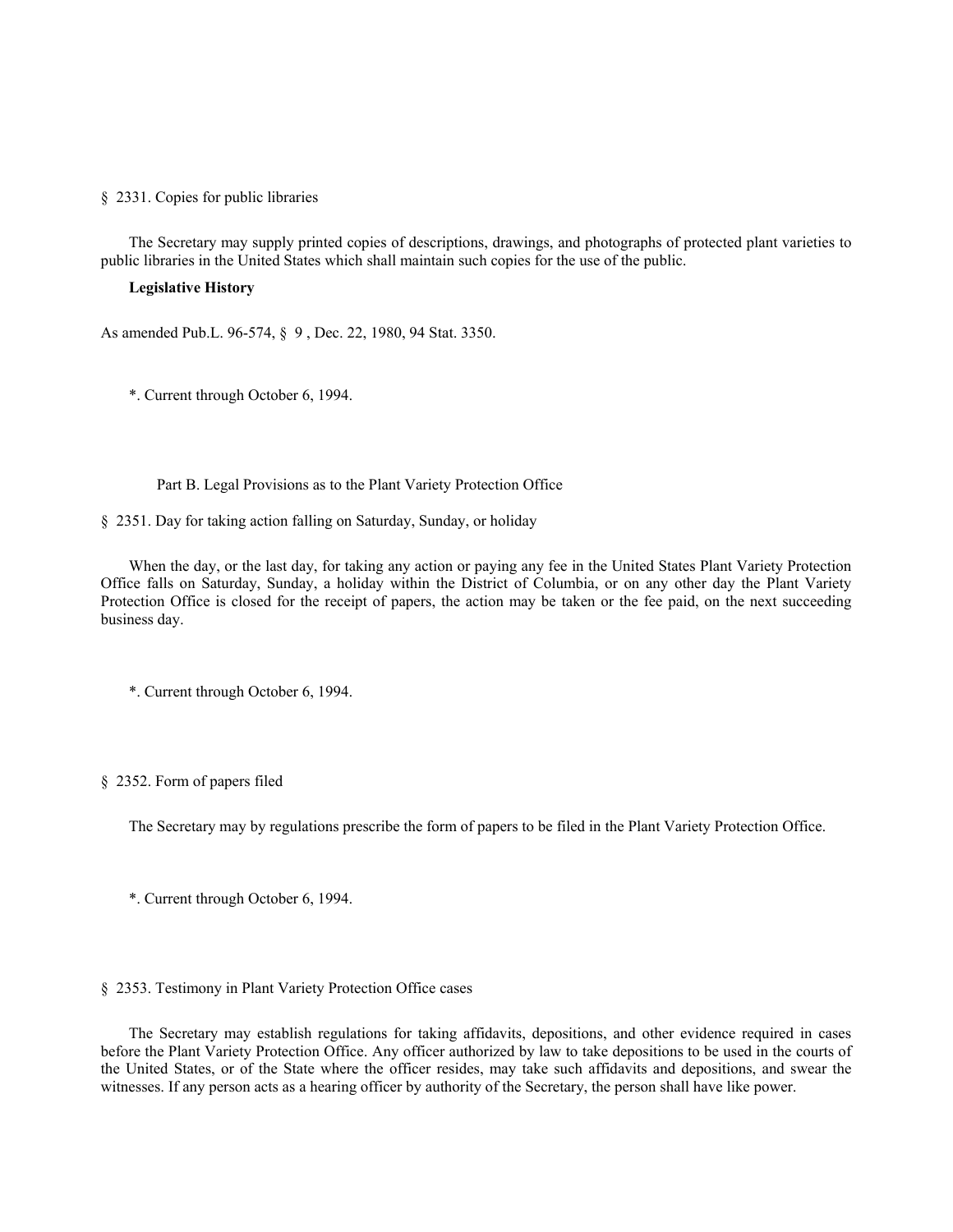#### § 2354. Subpoenas; witnesses

(a)

The clerk of any United States court for the district wherein testimony is to be taken in accordance with regulations established by the Secretary for use in any contested case in the Plant Variety Protection Office shall, upon the application of any party thereof, issue a subpoena for any witness residing or being within such district or within one hundred miles of the stated place in such district, commanding the witness to appear and testify before an officer in such district authorized to take depositions and affidavits, at the time and place stated in the subpoena. The provisions of the Federal Rules of Civil Procedure relating to the attendance of witnesses and the production of documents and things shall apply to contested cases in the Plant Variety Protection Office insofar as consistent with such regulations.

(b)

Every witness subpoenaed or testifying shall be allowed the fees and traveling expenses allowed to witnesses attending the United States district courts.

(c)

A judge of a court whose clerk issued a subpoena may enforce obedience to the process or punish disobedience as in other like cases, on proof that a witness, served with such subpoena, neglected or refused to appear or to testify. No witness shall be deemed guilty of contempt for disobeying such subpoena unless the fees and traveling expenses of the witness in going to, and returning from, one day's attendance at the place of examination, are paid or tendered the witness at the time of the service of the subpoena; nor for refusing to disclose any secret matter except upon appropriate order of the court which issued the subpoena or of the Secretary.

\*. Current through October 6, 1994.

## § 2355. Effect of defective execution

Any document to be filed in the Plant Variety Protection Office and which is required by any law or regulation to be executed in a specified manner may be provisionally accepted by the Secretary despite a defective execution, provided a properly executed document is submitted within such time as may be prescribed.

\*. Current through October 6, 1994.

### § 2356. Regulations for practice before the Office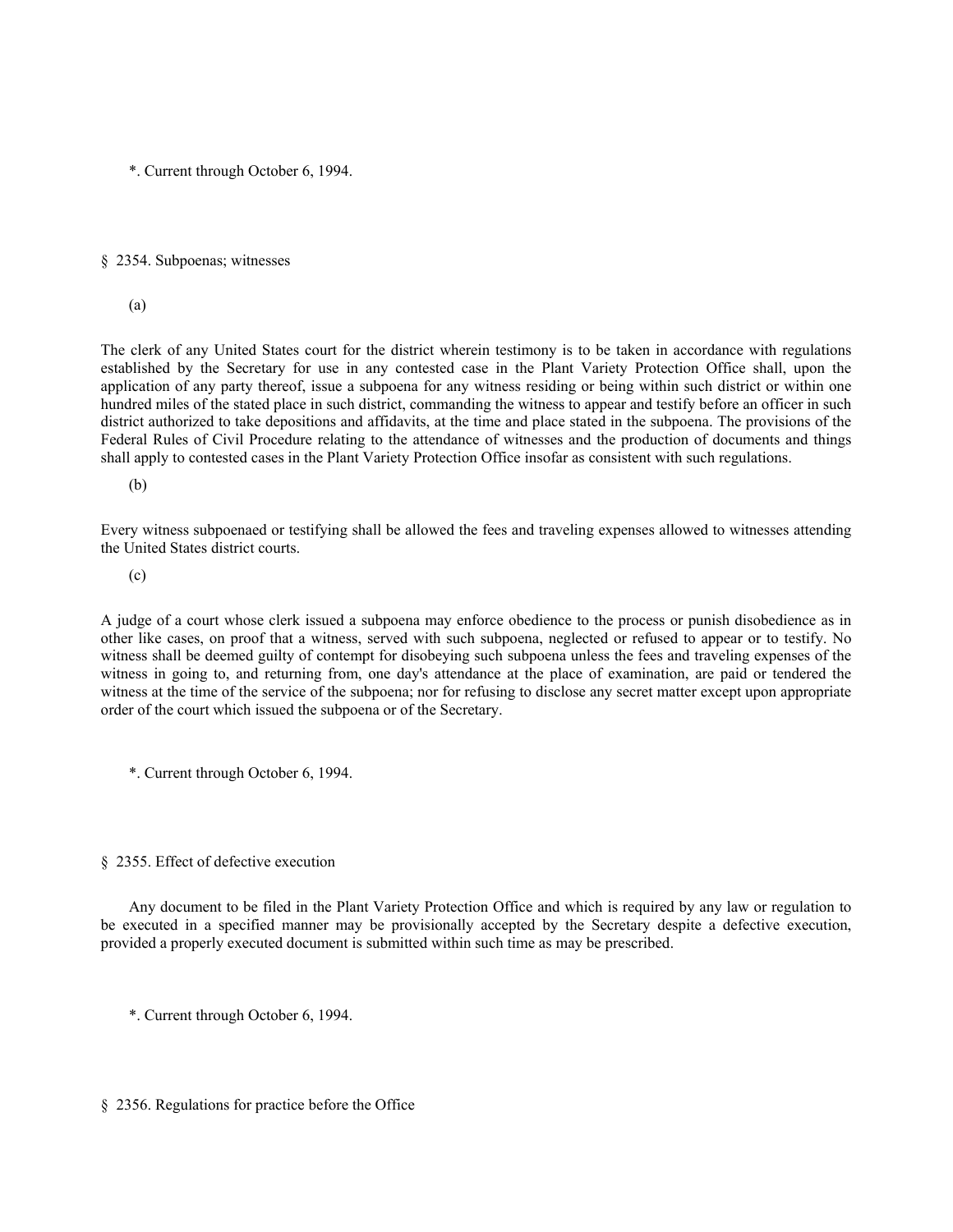The Secretary shall prescribe regulations governing the admission to practice and conduct of persons representing applicants or other parties before the Plant Variety Protection Office. The Secretary may, after notice and opportunity for a hearing, suspend or exclude, either generally or in any particular case, from further practice before the Office of Plant Variety Protection any person shown to be incompetent or disreputable or guilty of gross misconduct.

\*. Current through October 6, 1994.

## § 2357. Unauthorized practice

Anyone who in the United States engages in direct or indirect practice before the Office of Plant Variety Protection while suspended or excluded under section 2356 of this title, or without being admitted to practice before the Office, shall be liable in a civil action for the return of all money received, and for compensation for damage done by such person and also may be enjoined from such practice. However, there shall be no liability for damage if such person establishes that the work was done competently and without negligence. This section does not apply to anyone who, without a claim of self-sufficiency, works under the supervision of another who stands admitted and is the responsible party; nor to anyone who establishes that the person acted only on behalf of any employer by whom the person was regularly employed.

\*. Current through October 6, 1994.

## Part C. Plant Variety Protection Fees

§ 2371. Plant variety protection fees

(a)

*In general.* The Secretary shall, under such regulations as the Secretary may prescribe, charge and collect reasonable fees for services performed under this chapter.

(b)

*Late payment penalty.* On failure to pay such fees, the Secretary shall assess a late payment penalty. Such overdue fees shall accrue interest as required by section 3717 of title 31

(c)

*Disposition of funds.* Such fees, late payment penalties, and accrued interest collected shall be credited to the account that incurs the cost and shall remain available without fiscal year limitation to pay the expenses incurred by the Secretary in carrying out this chapter. Such funds collected (including late payment penalties and any interest earned) may be invested by the Secretary in insured or fully collateralized, interest-bearing accounts or, at the discretion of the Secretary, by the Secretary of the Treasury in United States Government debt instruments.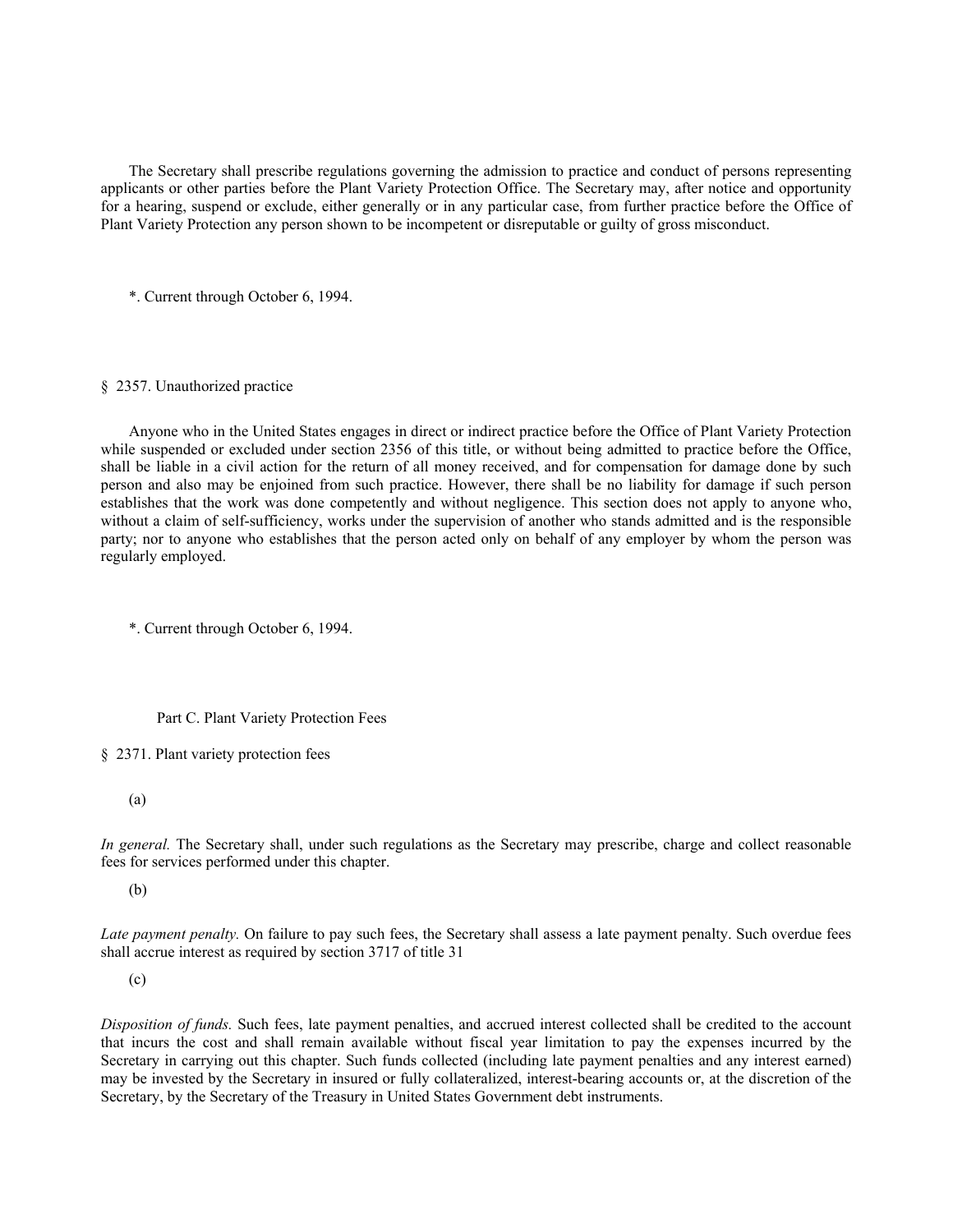(d)

*Actions for nonpayment.* The Attorney General may bring an action for the recovery of charges that have not been paid in accordance with this chapter against any person obligated for payment of such charges under this chapter in any United States district court or other United States court for any territory or possession in any jurisdiction in which the person is found, resides, or transacts business. The court shall have jurisdiction to hear and decide the action.

(e)

*Authorization of appropriations.* There are authorized to be appropriated such sums as are necessary to carry out this chapter.

\*. Current through October 6, 1994.

§ 2372. Payment of plant variety protection fees; return of excess amounts

All fees shall be paid to the Secretary, and the Secretary may refund any sum paid by mistake or in excess of the fee required.

\*. Current through October 6, 1994.

### SUBCHAPTER II. PROTECTABILITY OF PLANT VARIETIES AND CERTIFICATES OF PROTECTION

Part D. Protectability of Plant Varieties

§ 2401. Definitions and rules of construction

(a)

Definitions.-- As used in this Act:

(1) Basic seed.-- The term 'basic seed'means the seed planted to produce certified or commercial seed.

(2) Breeder.-- The term 'breeder'means the person who directs the final breeding creating a variety or who discovers and develops a variety. If the actions are conducted by an agent on behalf of a principal, the principal, rather than the agent, shall be considered the breeder. The term does not include a person who redevelops or rediscovers a variety the existence of which is publicly known or a matter of common knowledge.

(3) Essentially derived variety.--

(A) In general.-- The term 'essentially derived variety'means a variety that--

(i) is predominantly derived from another variety (referred to in this paragraph as the 'initial variety') or from a variety that is predominantly derived from the initial variety, while retaining the expression of the essential characteristics that result from the genotype or combination of genotypes of the initial variety;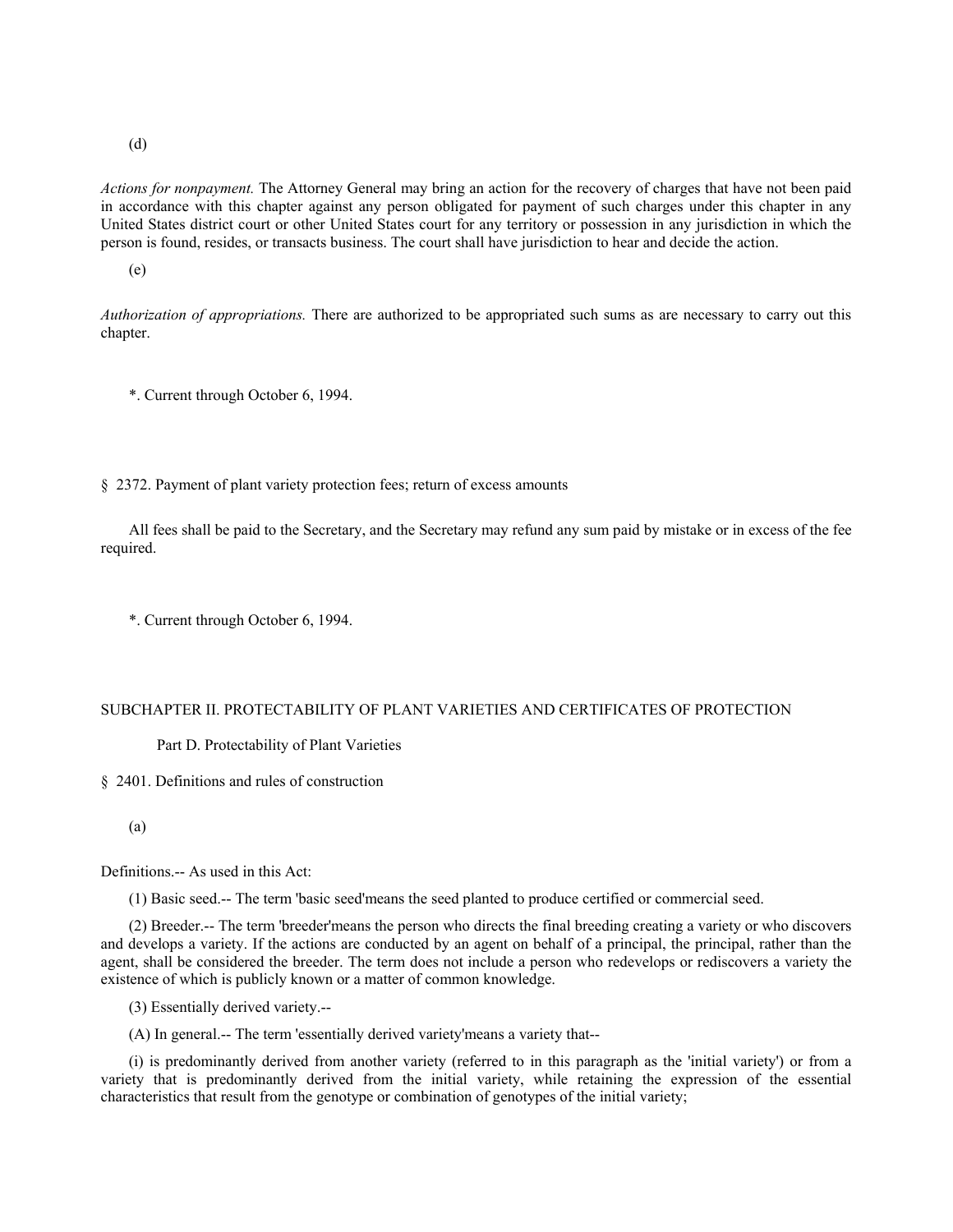(ii) is clearly distinguishable from the initial variety; and

(iii) except for differences that result fro the act of derivation, conforms to the initial variety in the expression of the essential characteristics that result from the genotype or combination of genotypes of the initial variety.

(B) Methods.-- An essentially derived variety may be obtained by the selection of a natural or induced mutant or of a somaclonal variant, the selection of a variant individual from plants of the initial variety, backcrossing, transformation by genetic engineering, or other method.

(4) Kind.-- The term 'kind'means one or more related species or subspecies singly or collectively known by one common name, such as soybean, flax, orradish.

(5) Seed.-- The term 'seed', with respect to a tuber propagated variety, means the tuber or the part of the tuber used for propagation.

(6) Sexually reproduced.-- The term 'sexually reproduced'includes any production of a variety by seed, but does not include the production of a variety of tuber propagation.

(7) Tuber propagated.-- The term 'tuber propagated'means propagated by a tuber or part of a tuber.

(8) United States.-- The terms 'United States'and 'this country'mean the United States, the territories and possessions of the United States, and the Commonwealth of Puerto Rico.

(9) Variety.-- The term 'variety'means a plant grouping within a single botanical taxon of the lowest known rank, that, without regard to whether the conditions for plant variety protection are fully met, can be defined by the expression of the characteristics resulting form a given genotypes or combination of genotypes, distinguished from any other plant grouping by the expression of at least one characteristic and considered as a unit with regard to the suitability of the plant grouping for being propagated unchanged. A variety may be represented by seed, transplants, plants, tubers, tissue culture plantlets, and other matter.

(b)

Rules of Construction.-- For the purposes of this Act:

(1) Sale or disposition for nonreproductive purposes.-- The sale or disposition, for other than reproductive purposes, of harvested material produced as a result of experimentation or testing or a variety to ascertain the characteristics of the variety, or as a by-product of increasing a variety, shall not be considered to be a sale or disposition for purposes of exploitation of the variety.

(2) Sale or disposition for reproductive purposes.-- The sale or disposition of a variety for reproductive purposes shall not be considered to be a sale or disposition for the purposes of exploitation of the variety if the sale or disposition is done as an integral part of a program of experimentation or testing to ascertain the characteristics of the variety, or to increase the variety on behalf of the breeder or the successor in interest of the breeder.

(3) Sale or disposition of hybrid seed.-- The sale or disposition of hybrid seed shall be considered to be a sale or disposition of harvested material of the varieties from which the seed was produced.

(4) Application of protection or entering into a register of varieties.-- The filing of an application for the protection or for the entering of a variety in an official register of varieties, in any country, shall be considered to render the variety a matter of common knowledge from the date of the application, if the application leads to the granting of protection or to the entering of the variety in the official register of varieties, as the case may be.

(5) Distinctness.-- The distinctness of one variety from another may be based on one or more identifiable morphological, physiological, or other characteristics (including characteristics evidenced by processing or product characteristics, such as milling and baking characteristics in the case of wheat) with respect to which a difference in genealogy may contribute evidence.

(6) Publicly known varieties.--

(A) In general.-- A variety that is adequately described by a publication reasonably considered to be a part of the public technical knowledge in the United States shall be considered to be publicly known and a matter of common knowledge.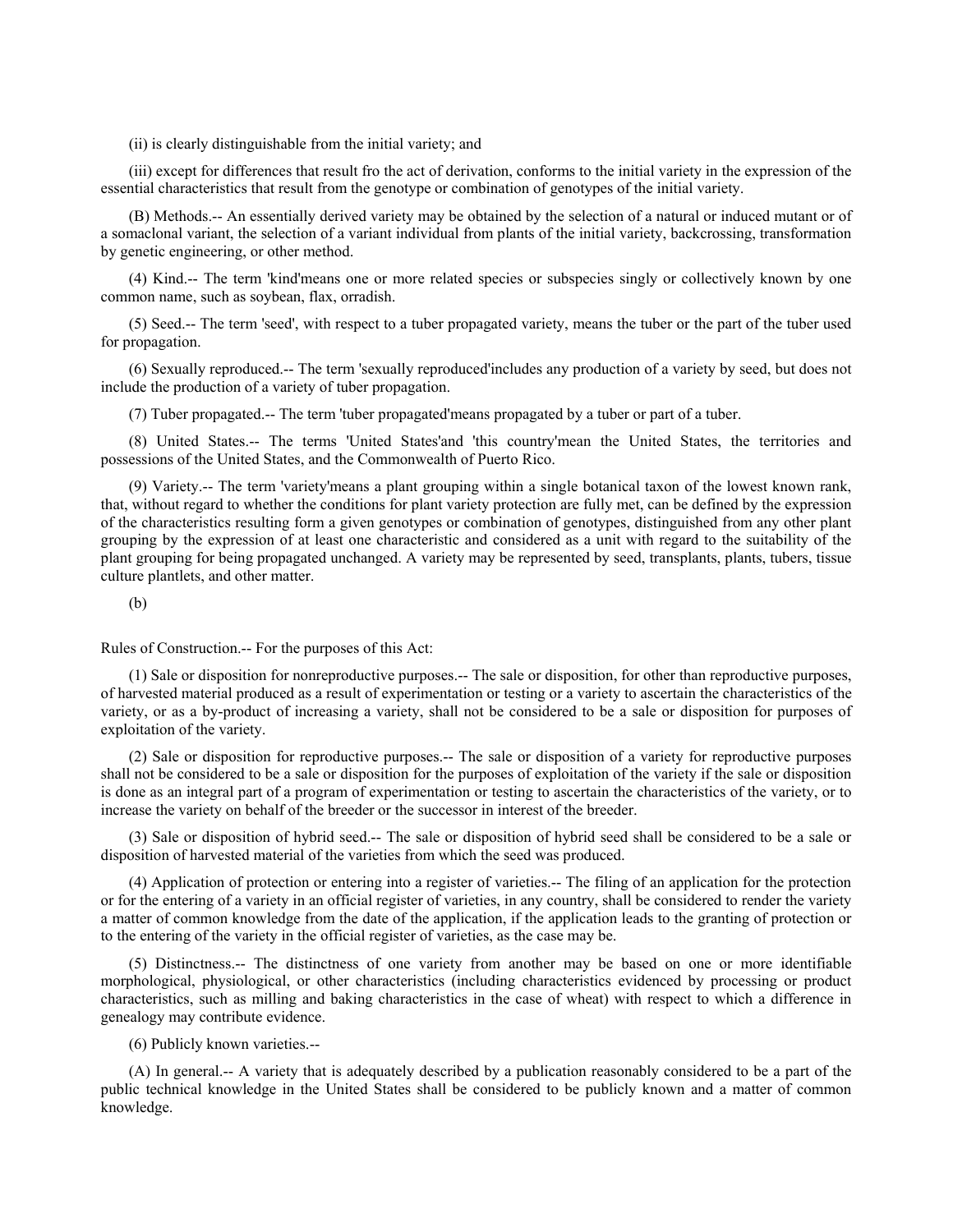(B) Description.-- A description that meets the requirements of subparagraph (A) shall include a disclosure of the principal characteristics by which a variety is distinguished.

(C) Other means.-- A variety may become publicly known and a matter of common knowledge by other means.

\*. Current through October 6, 1994.

## § 2402. Right to plant variety protection; plant varieties protectable

(a)

In General.-- The breeder of any sexually reproduced or tuber propagated plant variety (other than fungi or bacteria) who has so reproduced the variety, or the successor in interest of the breeder, shall be entitled to plant variety protection for the variety, subject to the conditions and requirements of this Act, if the variety is--

(1) new, in the sense that, on the date of filing of the application for plant variety protection, propagating or harvested material of the variety has not been sold or otherwise disposed of to other persons, by or with the consent of the breeder, or the successor in interest of the breeder, for purposes of exploitation of the variety--

(A) in the United States, more than 1 year prior to the date of filing; or

(B) in any area outside of the United States--

(i) more than 4 years prior to the date of filing; or

(ii) in the case of a tree or vine, more than 6 years prior to the date of filing;

(2) distinct, in the sense that the variety is clearly distinguishable from any other variety the existence of which is publicly known or a matter of common knowledge at the time of the filing of the application;

(3) uniform, in the sense that any variations are describable, predictable, and commercially acceptable; and

(4) stable, in the sense that the variety, when reproduced, will remain unchanged with regard to the essential and distinctive characteristics of the variety with a reasonable degree of reliability commensurate with that of varieties of the same category in which the same breeding method is employed.

(b)

Multiple Applicants.--

(1) In general.-- If 2 or more applicants submit applications on the same effective filing date for varieties that cannot be clearly distinguished from one another, but that fulfill all other requirements of subsection (a), the applicant who first complies with all requirements of this Act shall be entitled to a certificate of plant variety protection, to the exclusion of any other applicant.

(2) Requirements completed on same date.--

(A) In general.-- Except as provided in subparagraph (B), if 2 or more applicants comply with all requirements for protection on the same date, a certificate shall be issued for each variety.

(B) Varieties indistinguishable.-- If the varieties that are the subject of the applications cannot be distinguished in any manner, a single certificate shall be issued jointly to the applicants.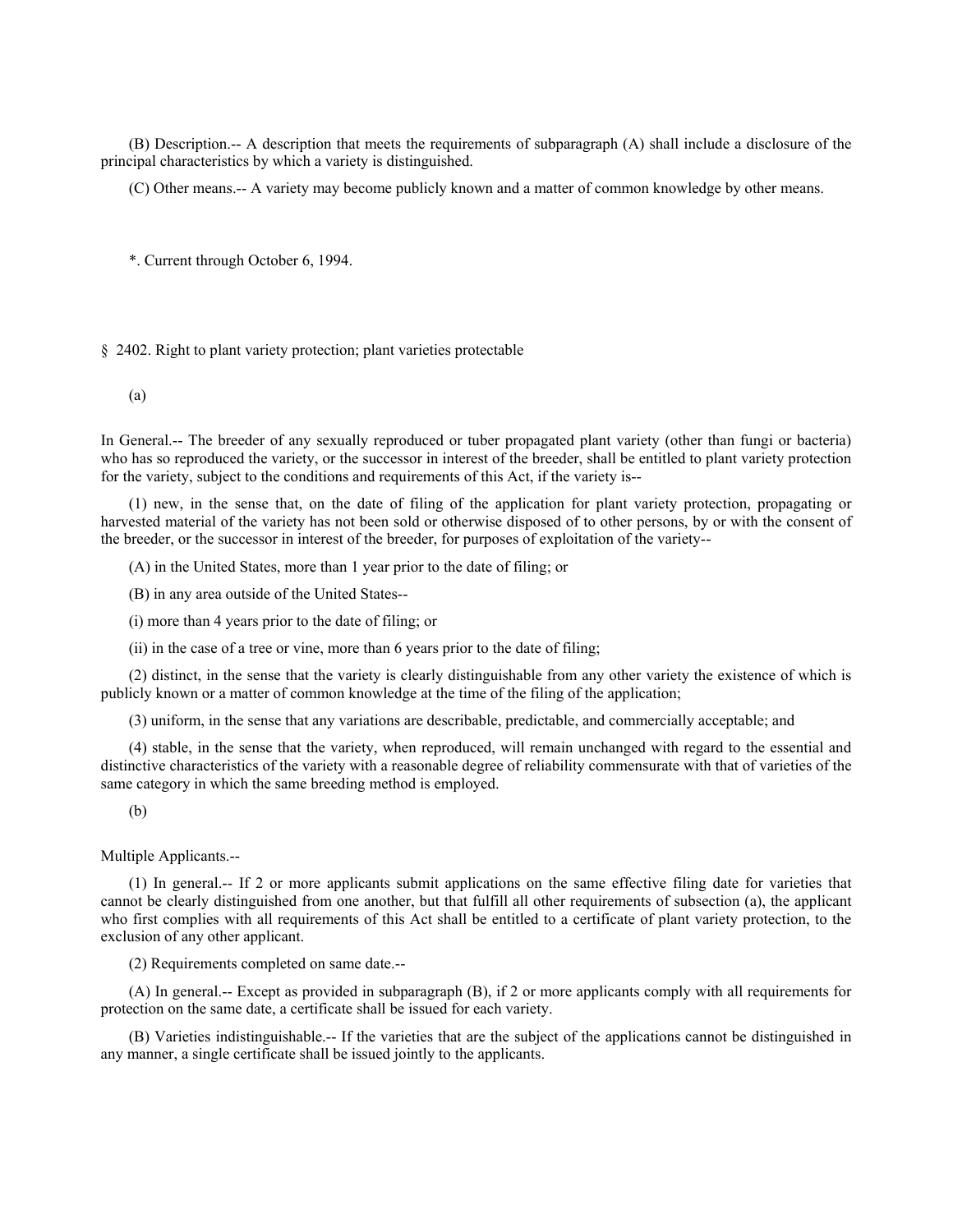### § 2403. Reciprocity limits

Protection under this chapter may, by regulation, be limited to nationals of the United States, except where this limitation would violate a treaty and except that nationals of a foreign state in which they are domiciled shall be entitled to so much of the protection here afforded as is afforded by said foreign state to nationals of the United States for the same genus and species.

\*. Current through October 6, 1994.

### § 2404. Public interest in wide usage

The Secretary may declare a protected variety open to use on a basis of equitable remuneration to the owner, not less than a reasonable royalty, when the Secretary determines that such declaration is necessary in order to insure an adequate supply of fiber, food, or feed in this county and that the owner is unwilling or unable to supply the public needs for the variety at a price which may reasonably be deemed fair. Such declaration may be, with or without limitation, with or without designation of what the remuneration is to be; andshall be subject to review as under section 2461 or 2462 of this title (any finding that the price is not reasonable being reviewable), and shall remain in effect not more than two years. In the event litigation is required to collect such remuneration, a higher rate may be allowed by the court.

\*. Current through October 6, 1994.

Part E. Applications; Form; Who May File; Relating Back; Confidentiality

§ 2421. Application for recognition of plant variety rights

(a)

An application for a certificate of Plant Variety Protection may be filed by the owner of the variety sought to be protected. The application shall be made in writing to the Secretary, shall be signed by or on behalf of the applicant, and shall be accompanied by the prescribed fee.

(b)

An error as to the naming of the breeder, without deceptive intent, may be corrected at any time, in accordance with regulations established by the Secretary.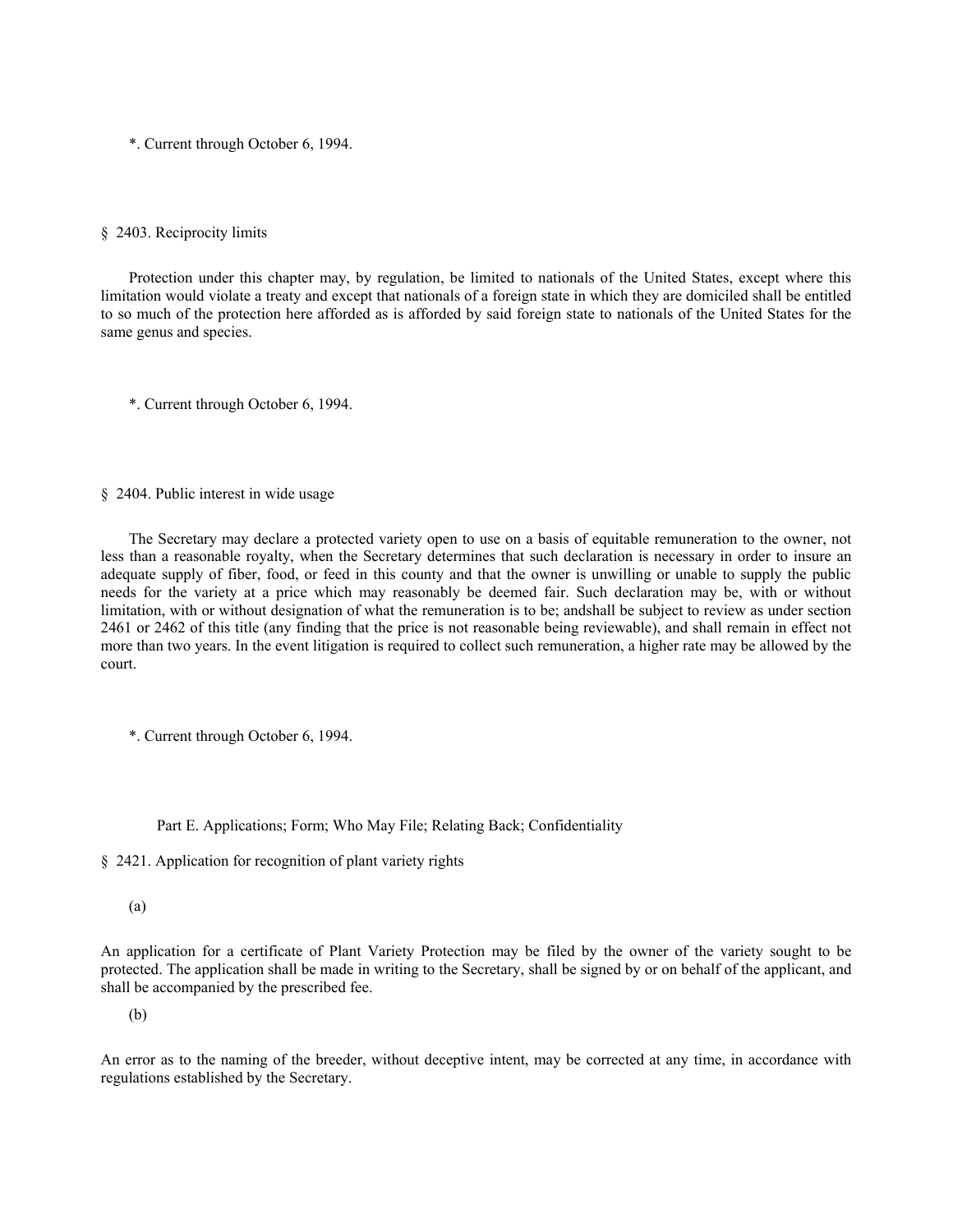### § 2422. Content of application

An application for a certificate recognizing plant variety rights shall contain:

(1) The name of the variety except that a temporary designation will suffice until the certificate is to be issued. The variety shall be named in accordance with regulations issued by the Secretary.

(2) A description of the variety setting forth its distinctiveness, uniformity, and stability and a description of the genealogy and breeding procedure, when known. The Secretary may require amplification, including the submission of adequate photographs or drawings or plant specimens, if the description is not adequate or as complete as is reasonably possible, and submission of records or proof of ownership or of allegations made in the application. An applicant may add to or correct the description at any time, before the certificate is issued, upon a showing acceptable to the Secretary that the revised description is retroactively accurate. Courts shall protect others from any injustice which would result. The Secretary may accept records of the breeder and of any official seed certifying agency in this country as evidence of stability where applicable.

(3) A statement of the basis of the claim of the applicant that the variety is new.

(4) A declaration that a viable sample of basic seed (including any propagating material) necessary for propagation of the variety will be deposited and replenished periodically in a public repository in accordance with regulations to be established hereunder.

(5) A statement of the basis of applicant's ownership.

\*. Current through October 6, 1994.

## § 2423. Joint breeders

#### (a)

When two or more persons are the breeders, one (or his successor) may apply, naming the others.

(b)

The Secretary, after such notice as he may prescribe, may issue a certificate of plant variety protection to the applicant and such of the other breeders (or their successors in interest) as may have subsequently joined in the application.

\*. Current through October 6, 1994.

§ 2424. Death or incapacity of breeder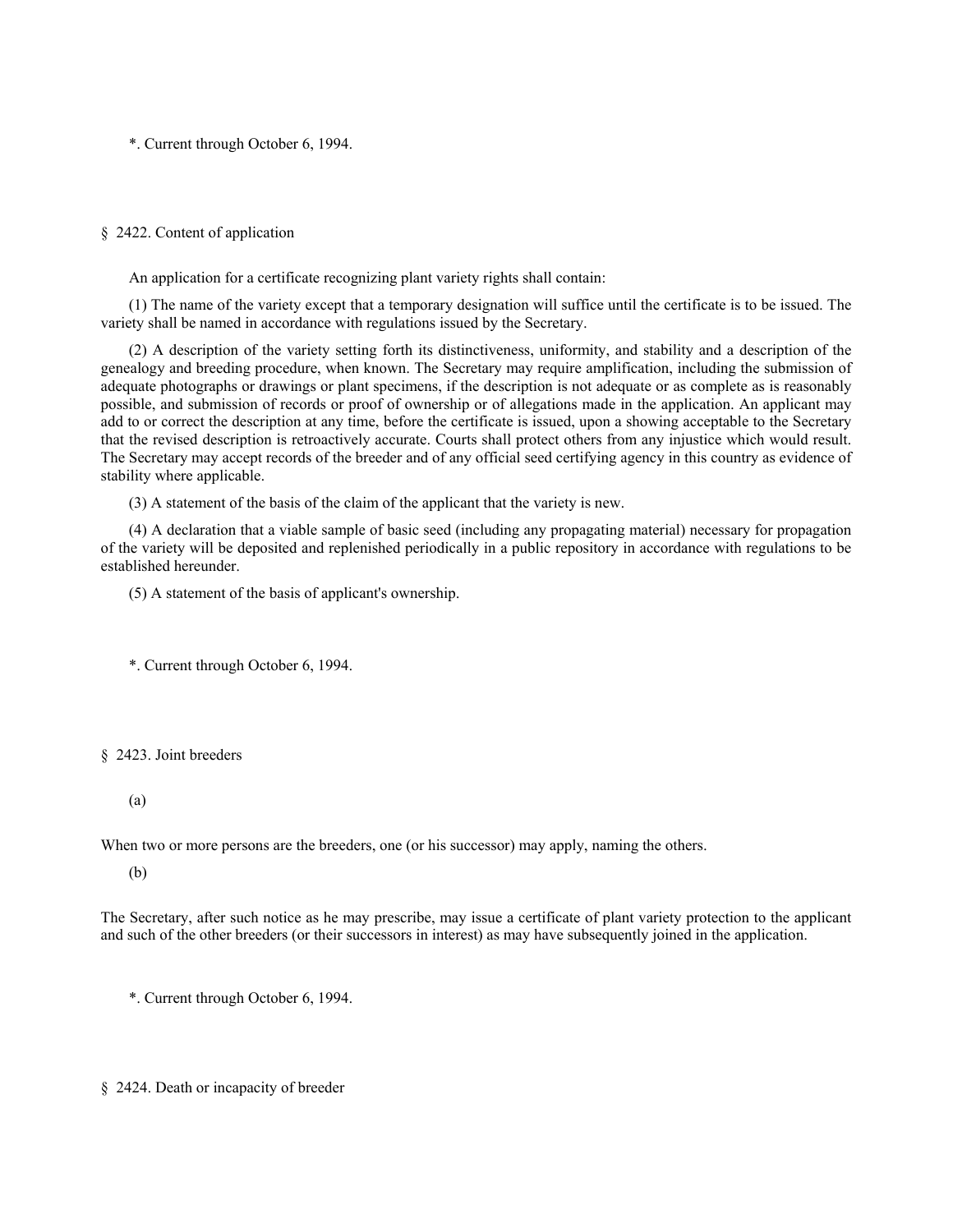Legal representatives of deceased breeders and of those under legal incapacity may make application for plant variety protection upon compliance with the requirements and on the same terms and conditions applicable to the breeder or the successor in interest of the breeder.

\*. Current through October 6, 1994.

# § 2425. Benefit of earlier filing date

(a)

(1) An application for a certificate of plant variety protection filed in this country based on the same variety, and on rights derived from the same breeder, on which there has previously been filed an application for plant variety protection in a foreign country which affords similar privileges in the case of applications filed in the United States by nationals of the United States, shall have the same effect as the same application would have if filed in the United States on the date on which the application for plant variety protection for the same variety was first filed in such foreign country, if the application in this country is filed within twelve months from the earliest date on which such foreign application was filed, not including the date on which the application is filed in the foreign country.

(2) No application shall be entitled to a right of priority under this section, unless the applicant designates the foreign application in the application filed in the United States or by amendment thereto and, if required by the Secretary, furnishes such copy, translation or both, as the Secretary may specify.

(3)(A) An applicant entitled to a right of priority under this subsection shall be allowed to furnish any necessary information, document, or material required for the purpose of the examination of the application during--

(i) the 2-year period beginning on the date of the expiration of the period of priority; or

(ii) if the first application is rejected or withdrawn, an appropriate period after the rejection or withdrawal, to be determined by the Secretary.

(B) An event occurring within the period of priority (such as the filing of another application or use of the variety that is the subject of the first application shall not constitute a ground for rejecting the application or give rise to any third party right.

(b)

An application for a certificate of plant variety protection for the same variety as was the subject of an application previously filed in the United States by or on behalf of the same person, or by the predecessor in title of the person, shall have the same effect as to such variety as though filed on the date of the prior application if filed before the issuance of the certificate or other termination of proceedings on the first application or on an application similarly entitled to the benefit of the filing date of the first application and if it contains or is amended to contain a specific reference to the earlier filed application.

(c)

A later application shall not by itself establish that a characteristic newly described was in the variety at the time of the earlier application.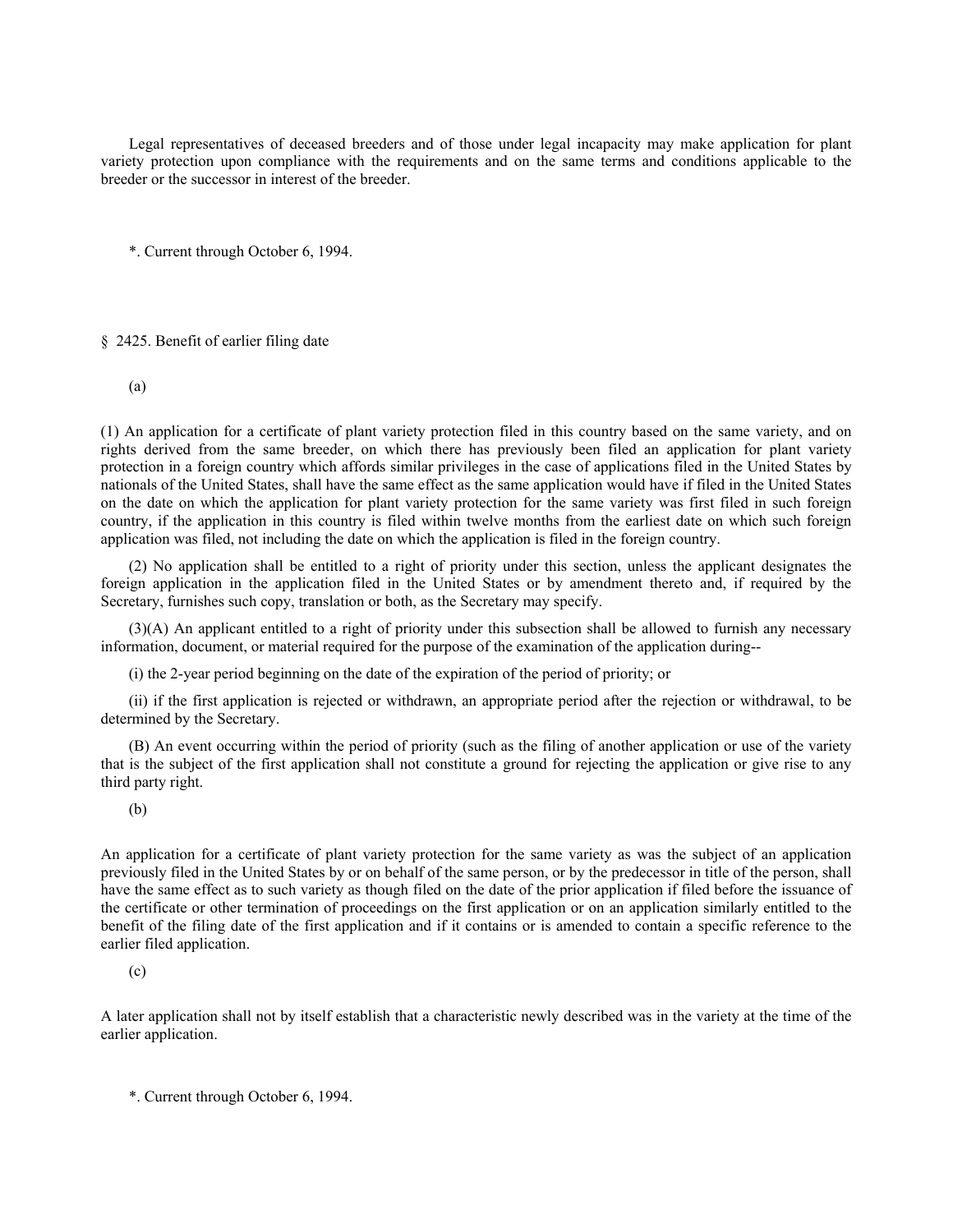#### § 2426. Confidential status of application

Applications for plant variety protection and their contents shall be kept in confidence by the Plant Variety Protection Office, by the Board, and by the offices in the Department of Agriculture to which access may be given under regulations. No information concerning the same shall be given without the authority of the owner, unless necessary under special circumstances as may be determined by the Secretary, except that the Secretary may publish the variety names designated in applications, stating the kind to which each applies, the name of the applicant, and whether the applicant specified that the variety is to be sold by variety name only as a class of certified seed.

### **Legislative History**

As amended Pub.L. 96-574, § 12 , Dec. 22, 1980, 94 Stat. 3350.

\*. Current through October 6, 1994.

## § 2427. Publication

The Secretary may establish regulations for the publication of information regarding any pending application when publication is requested by the owner.

#### **Legislative History**

As amended Pub.L. 96-574,§ 13 , Dec. 22, 1980, 94 Stat. 3350.

\*. Current through October 6, 1994.

### Part F. Examinations; Response Time; Initial Appeals

## § 2441. Examination of application

The Secretary shall cause an examination to be made of the application and if on such examination it is determined that the application is entitled to plant variety protection under the law, the Secretary shall issue a notice of allowance of plant variety protection therefor as hereinafter provided.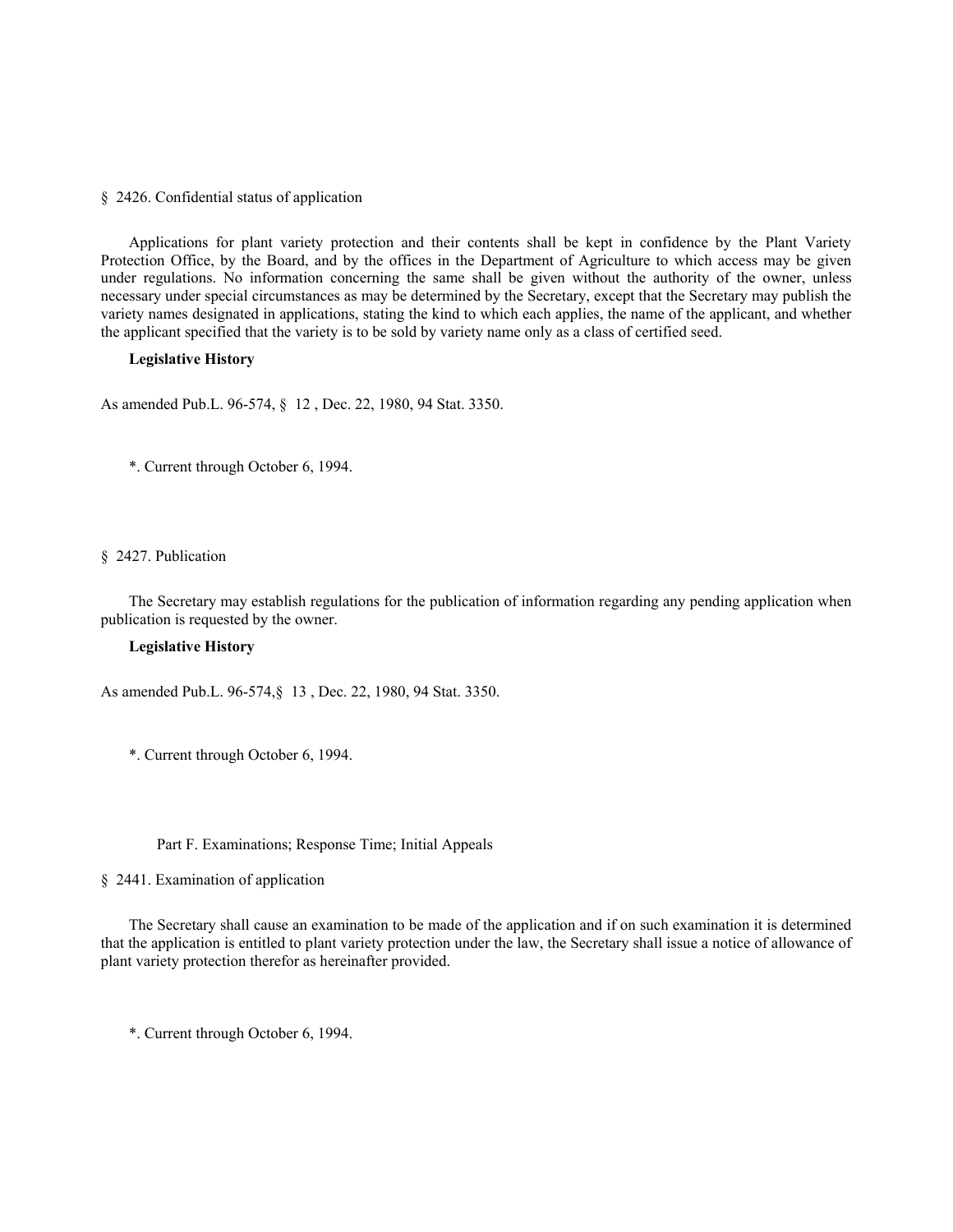§ 2442. Notice of refusal; reconsideration

(a)

Whenever an application is refused, or any objection or requirement made by the examiner, the Secretary shall notify the applicant thereof, stating the reasons therefor, together with such information and references as may be useful in judging the propriety of continuing the prosecution of the application; and if after receiving such notice the applicant requests reconsideration, with or without amendment, the application shall be reconsidered.

(b)

For taking appropriate action after the mailing to an applicant of an action other than allowance, the applicant shall be allowed at least 30 days, and not more than 180 days, or such other time as the Secretary shall set in the refusal, or such time as the Secretary may allow as an extension. Without such extension, action may be taken up to three months late by paying an additional fee to be prescribed by the Secretary.

\*. Current through October 6, 1994.

## § 2443. Initial appeal

When an application for plant variety protection has been refused by the Plant Variety Protection Office, the applicant may appeal to the Secretary. The Secretary shall seek the advice of the Plant Variety Protection Board on all appeals, before deciding the appeal.

- \*. Current through October 6, 1994.
	- Part G. Appeals to Courts and Other Review

§ 2461. Appeals

From the decisions made under sections 2404, 2443, 2501, 2502 and 2568 of this title appeal may, within sixty days or such further times as the Secretary allows, be taken under the Federal Rules of Appellate Procedure. The United States Court of Appeals for the Federal Circuit shall have jurisdiction of any such appeal.

\*. Current through October 6, 1994.

§ 2462. Civil action against Secretary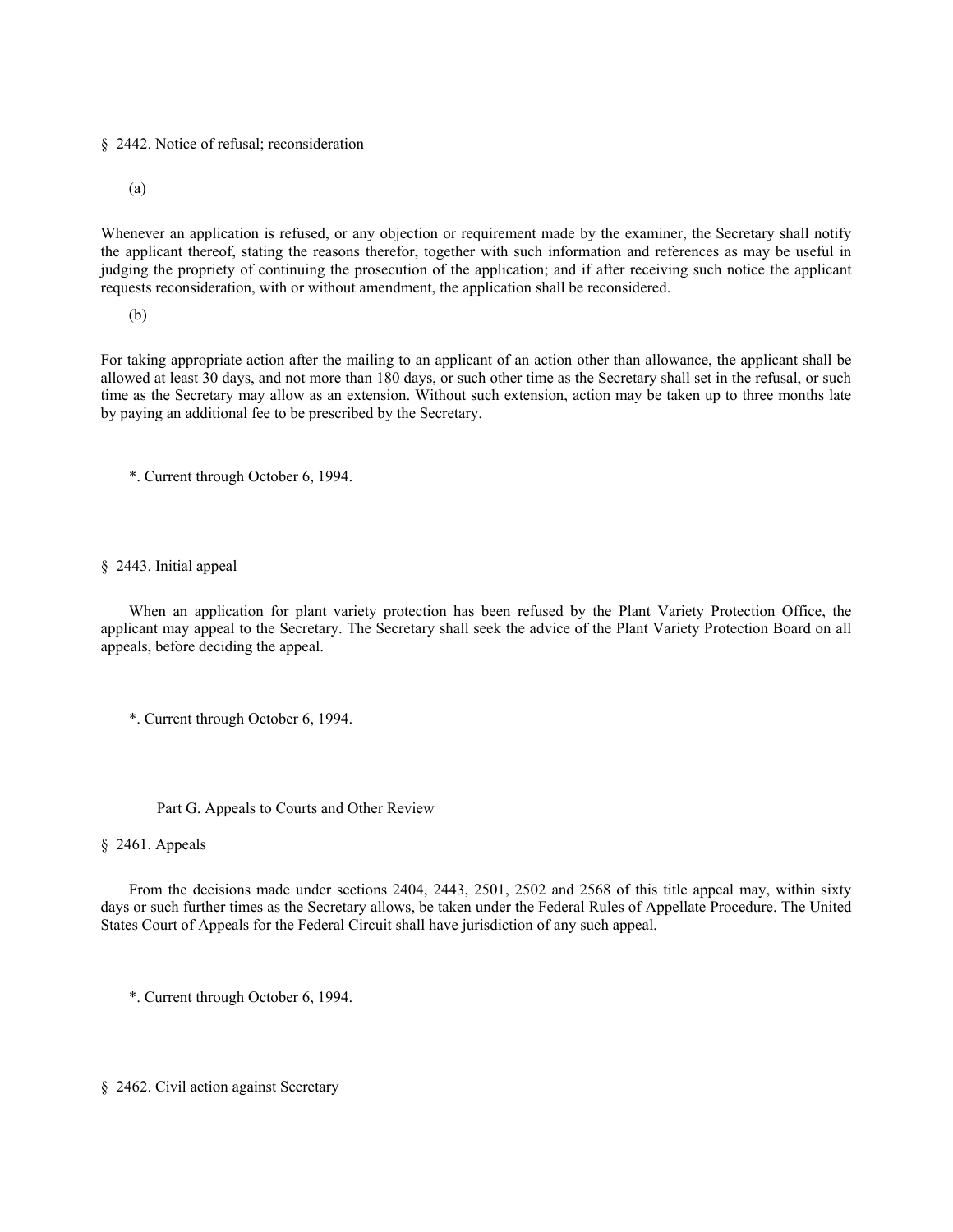An applicant dissatisfied with a decision under section 2443 or 2501 of this title, may, as an alternative to appeal, have remedy by civil action against the Secretary in the United States District Court for the District of Columbia. Such action shall be commenced within sixty days after such decision or within such further time as the Secretary allows. The court may, in the case of review of a decision by the Secretary refusing plant variety protection, adjudge that such applicant is entitled to receive a certificate of plant variety protection for the variety as specified in the application as the facts of the case may appear, on compliance with the requirements of this chapter.

\*. Current through October 6, 1994.

Part H. Certificates of Plant Variety Protection

§ 2481. Plant variety protection

(a)

If it appears that a certificate of plant variety protection should be issued on an application, a written notice of allowance shall be given or mailed to the owner. The notice shall specify the sum, constituting the issue fee, which shall be paid within one month thereafter.

(b)

Upon timely payment of this sum, and provided that deposit of seed has been made in accordance with section 2422(3) of this title, the certificate of plant variety protection shall issue.

(c)

If any payment required by this section is not timely made, but is submitted with an additional fee prescribed by the Secretary within nine months after the due date or within such further time as the Secretary may allow, it shall be accepted.

\*. Current through October 6, 1994.

§ 2482. How Issued

A certificate of plant variety protection shall be issued in the name of the United States of America under the seal of the Plant Variety Protection Office, and shall be signed by the Secretary or have the signature of the Secretary placed thereon, and shall be recorded in the Plant Variety Protection Office.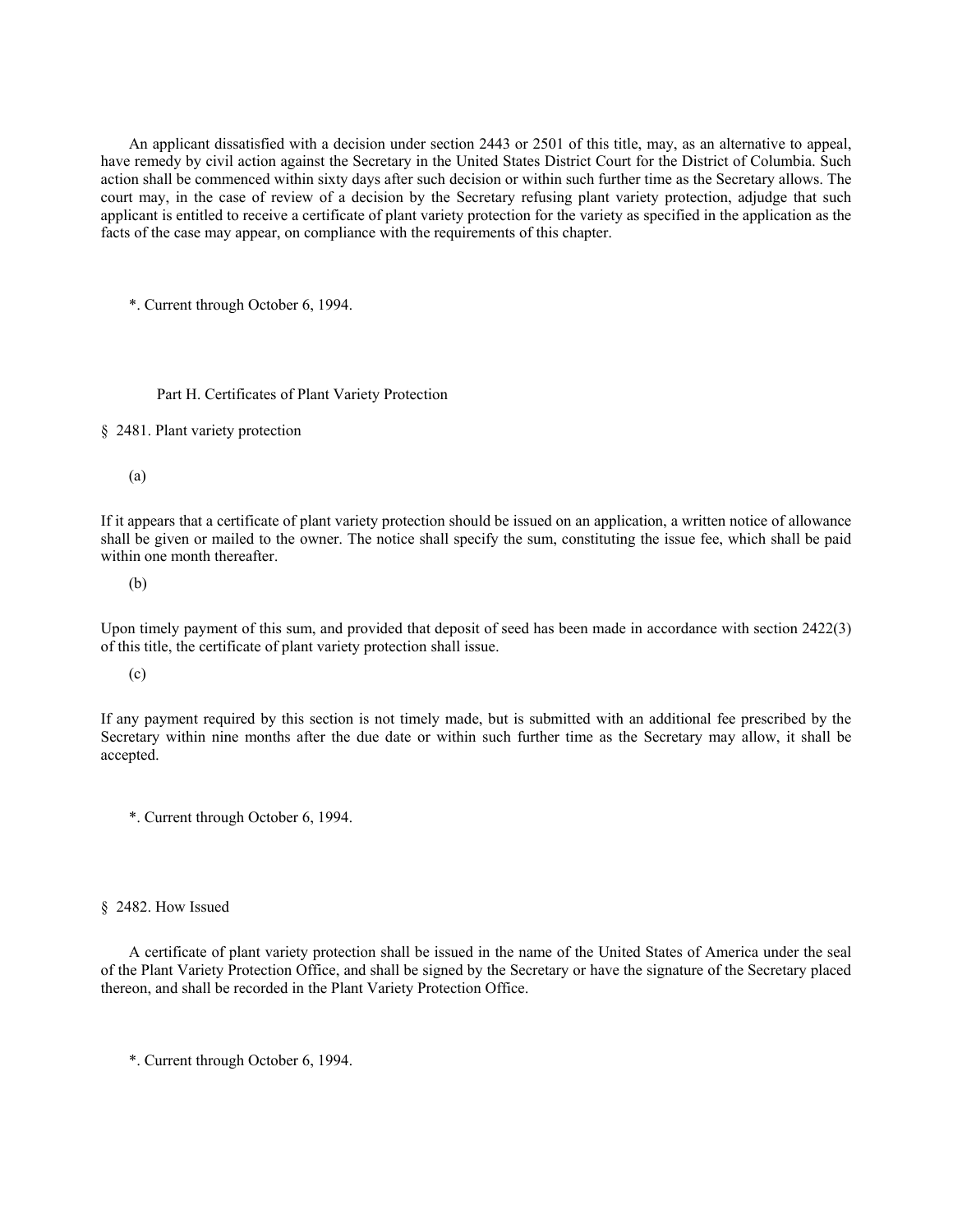§ 2483. Contents and term of plant variety protection

(a)

(1) Every certificate of plant variety protection shall certify that the breeder (or the successor in interest of the breeder) has the right, during the term of the plant variety protection, to exclude others from selling the variety, or offering it for sale, or reproducing it, or importing it, or exporting it, or using it in producing (as distinguished from developing) a hybrid or different variety therefrom, to the extent provided by this chapter.

(2) If the owner elects, the certificate shall--

(A) specify that seed of the variety shall be sold in the United States only as a class of certified seed; and

(B) if so specified, conform to the number of generations designated by the owner.

(3) An owner may waive a right provided under this subsection, other than a right that is elected by the owner under paragraph  $(2)(A)$ .

(4) The Secretary may at the discretion of the Secretary permit such election or waiver to be made after certificating and amend the certificate accordingly, without retroactive effect.

(b)

The term of plant variety protection shall expire 20 years from the date of issue of the certificate in the United States, except that, in the case of a tree or vine, the term of the plant variety protection shall expire 25 years from the date of issue of the certificate. If the certificate is not issued within three years from the effective filing date, the Secretary may shorten the term by the amount of delay in the prosecution of the application attributed by the Secretary to the applicant.

(c)

The term of plant variety protection shall also expire if the owner fails to comply with regulations, in force at the time of certificating, relating to replenishing seed in a public repository, or requiring the submission of a different name for the variety, except that this expiration shall not occur unless notice is mailed to the last owner recorded as provided in section 2531(d) of this title and the last owner fails, within the time allowed thereafter, not less than three months, to comply with said regulations, paying an additional fee to be prescribed by the Secretary.

\*. Current through October 6, 1994.

## § 2484. Correction of Plant Variety Protection Office mistake

Whenever a mistake in a certificate of plant variety protection incurred through the fault of the Plant Variety Protection Office is clearly disclosed by the records of the Office, the Secretary may issue, without charge, a corrected certificate of plant variety protection, stating the fact and nature of such mistake. Such certificate of plant variety protection shall have the same effect and operation in law as if the same had been originally issued in such corrected form.

## **Legislative History**

As amended Pub.L. 96-574,§ 15 , Dec. 22, 1980, 94 Stat. 3350.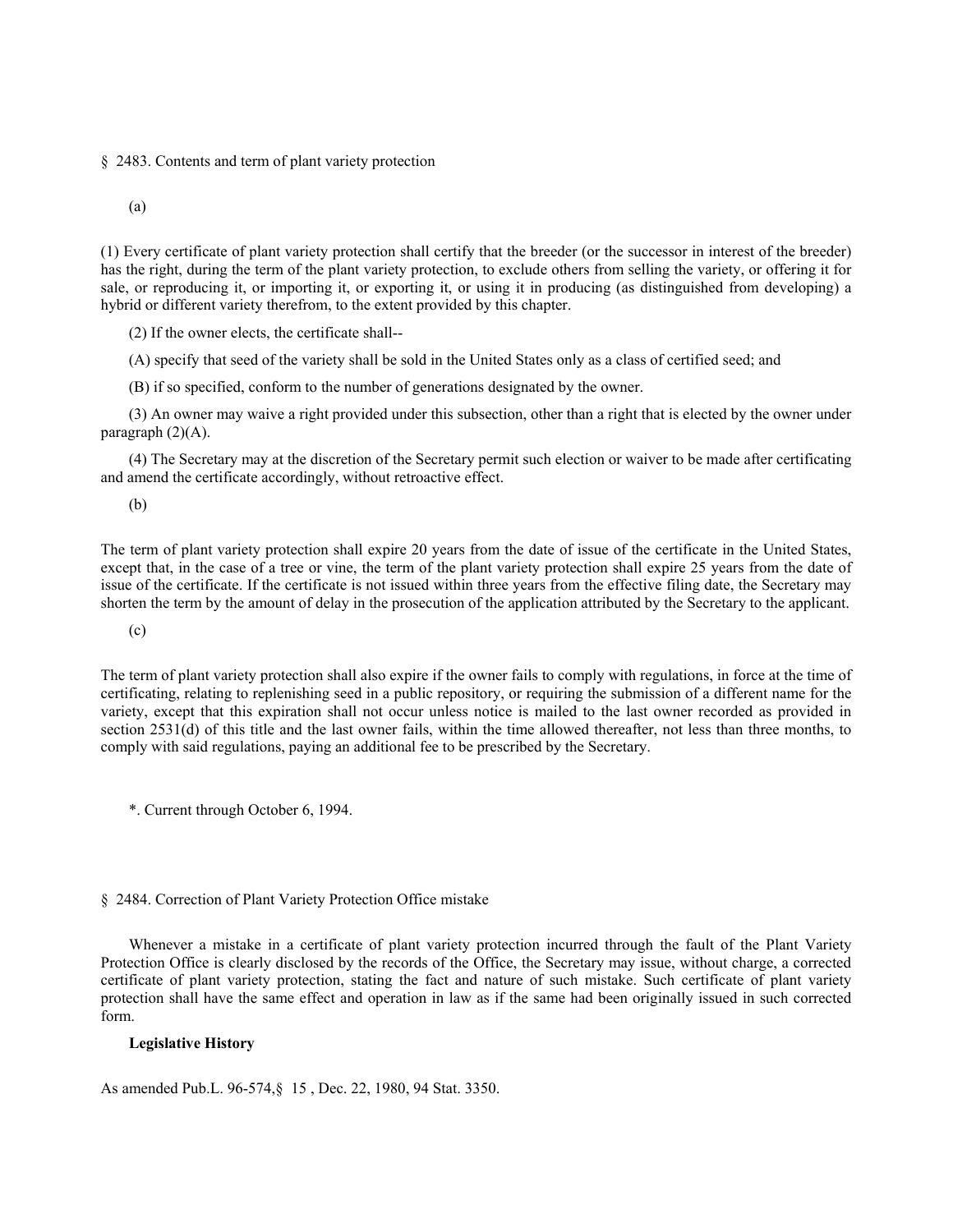#### § 2485. Correction of applicant's mistake

Whenever a mistake of a clerical or typographical nature, or of minor character, or in the description of the variety, which was not the fault of the Plant Variety Protection Office, appears in a certificate of plant variety protection and a showing has been made that such mistake occurred in good faith, the Secretary may, upon payment of the required fee, issue a corrected certificate if the correction could have been made before the certificate issued. Such certificate of plant variety protection shall have the same effect and operation in law as if the same had been originally issued in such corrected form.

## **Legislative History**

As amended Pub.L. 96-574, § 16 , Dec. 22, 1980, 94 Stat. 3351.

\*. Current through October 6, 1994.

#### § 2486. Correction of named breeder

An error as to the naming of a breeder in the application, without deceptive intent, shall not affect validity of plant variety protection and may be corrected at any time by the Secretary in accordance with regulations established by the Secretary or upon order of a federal court before which the matter is called in question. Upon such correction the Secretary shall issue a certificate accordingly. Such correction shall not deprive any person of any rights the person otherwise would have had.

\*. Current through October 6, 1994.

Part I. Reexamination After Issue, and Contested Proceedings

§ 2501. Reexamination after issue

(a)

Any person may, within five years after the issuance of a certificate of plant variety protection, notify the Secretary in writing of facts which may have a bearing on the protectability of the variety, and the Secretary may cause such plant variety protection to be reexamined in the light thereof.

(b)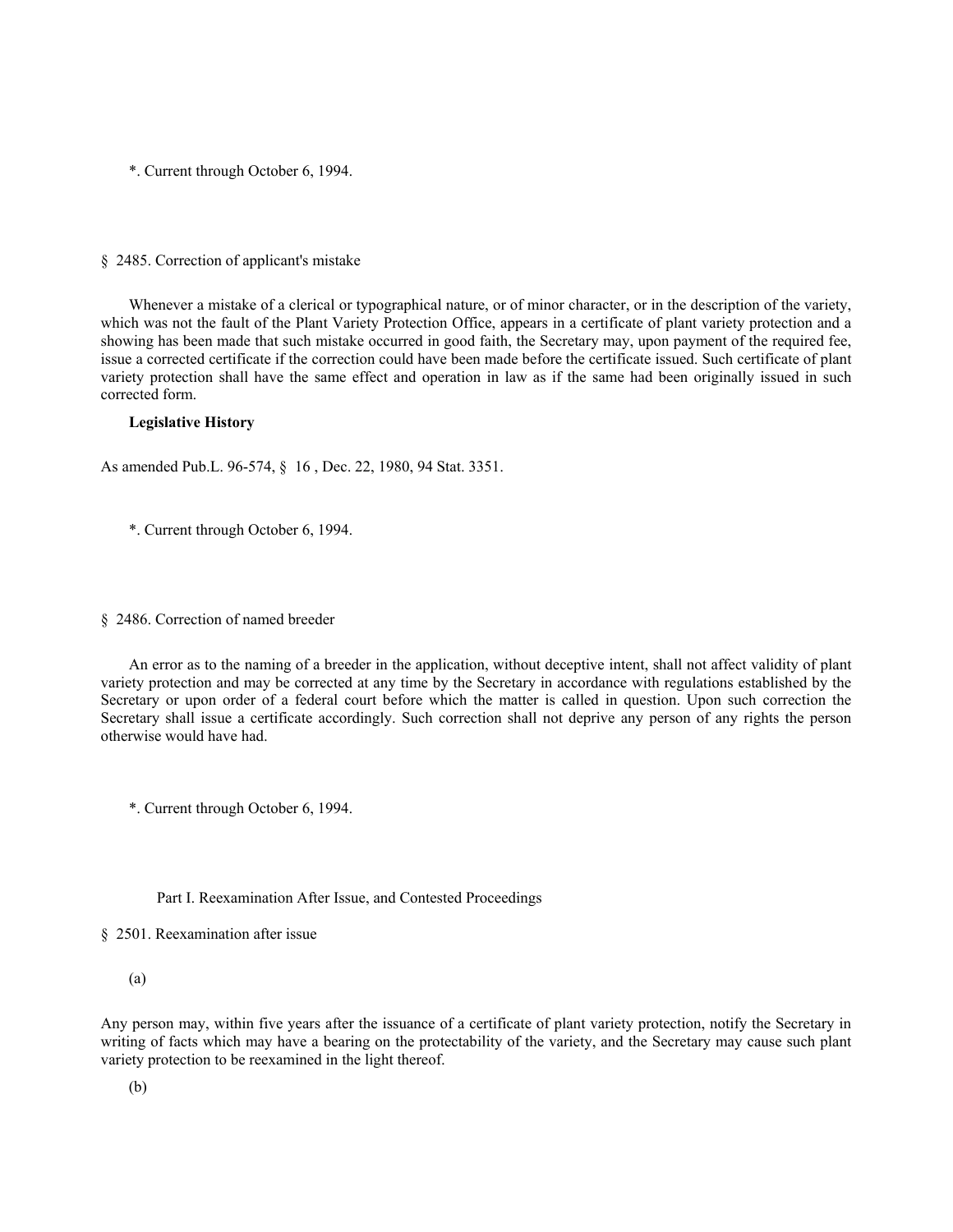Reexamination of plant variety protection under this section and appeals shall be pursuant to the same procedures and with the same rights as for original examinations. Abandonment of the procedure while subject to a ruling against the retention of the certificate shall result in cancellation of the plant variety certificate thereon and notice thereof shall be endorsed on copies of the description of the protected plant variety thereafter distributed by the Plant Variety Protection Office.

(c)

If a person acting under subsection (a) of this section makes a prima facie showing of facts needing proof, the Secretary may direct that the reexamination include such interparty proceedings as the Secretary shall establish.

\*. Current through October 6, 1994.

§ 2502. Interfering plant variety protection

(a)

The owner of a certificate of plant variety protection may have relief against another owner of a certificate of the same variety by civil action, and the court may adjudge the question of validity of the respective certificates, or the ownership of the certificate.

(b)

Such suit may be instituted against the party in interest as shown by the record of the Plant Variety Protection Office at the time of the decision complained of, but any party in interest may become a party to the action. If there be adverse parties residing in a plurality of districts not embraced within the same State, or an adverse party residing in a foreign country, the United States District Court for the District of Columbia, or any United States district court to which it may transfer the case, shall have jurisdiction and may issue summons against the adverse parties directed to the marshal of any district in which any adverse party resides. Summons against adverse parties residing in foreign countries may be served by publication or otherwise as the court directs. The Secretary shall not be made a party but he shall have the right to intervene. Judgment of the court in favor of the right of an applicant to plant variety protection shall authorize the Secretary to issue a certificate of plant varietyprotection on the filing in the Plant Variety Protection Office of a certified copy of the judgement and on compliance with the requirements of this chapter.

\*. Current through October 6, 1994.

# SUBCHAPTER III. PLANT VARIETY PROTECTION AND RIGHTS

Part J. Ownership and Assignment

# § 2531. Ownership and assignment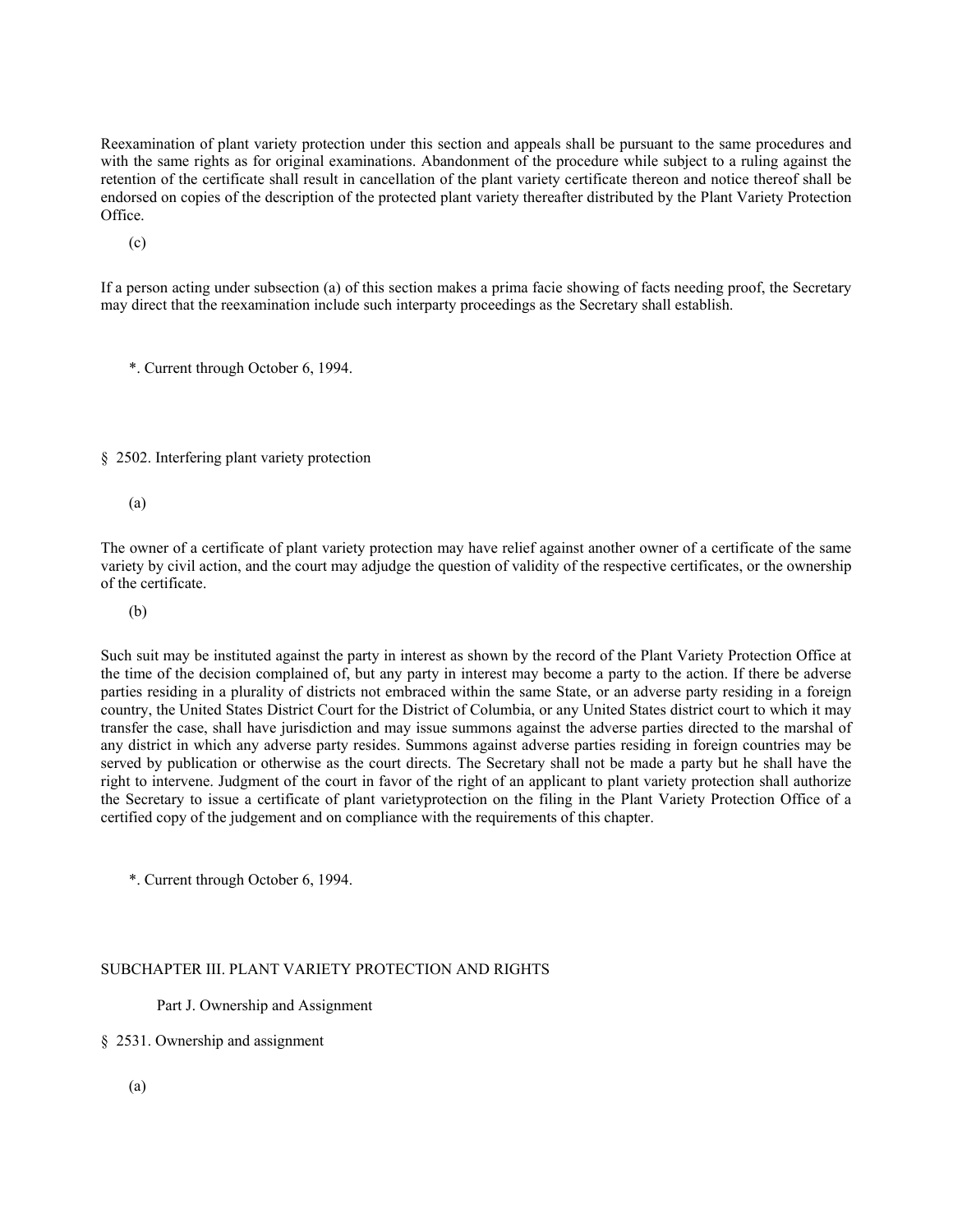Subject to the provisions of this subchapter, plant variety protection shall have the attributes of personal property.

(b)

Applications for certificates of plant variety protection, or any interest in a variety, shall be assignable by an instrument in writing. The owner may in like manner license or grant and convey an exclusive right to use of the variety in the whole or any specified part of the United States.

(c)

A certificate of acknowledgement under the hand and official seal of a person authorized to adminster oaths within the United States, or in a foreign country, of a diplomatic or consular officer of the United States or an officer authorized to adminster oaths whose authority is proved by a cerificate of a diplomatic or consular officer of the United States, shall be prima facie evidence of the execution of an assignment, grant, license, or conveyance of plant variety protection or application for plant variety protection.

(d)

An assignment, grant, conveyance or license shall be void as against any subsequent purchaser or mortgagee for a valuable consideration, without notice, unless it, or an acknowledgement thereof by the person giving such encumbrance that there is such encumbrance, is filed for recording in the Plant Variety Protection Office within one month from its date or at least one month prior to the date of such subsequent purchase or mortgage.

\*. Current through October 6, 1994.

# § 2532. Ownership during testing

An owner who, with notice that release is for testing only, releases possession of seed or other sexually reproducible or tuber propagable plant material for testing retains ownership with respect thereto; and any diversion from authorized testing, or any unauthorized retention, of such material by anyone who has knowledge that it is under such notice, or who is chargeable with notice, is prohibited, and violates the property rights of the owner. Anyone receiving the material tagged or labeled with the notice is chargeable with the notice. The owner is entitled to remedy and redress in a civil action hereunder. No remedy available by State or local law is hereby excluded. No such notice shall be used, or if used be effective, when the owner has made identical sexually reproducible or tuber propagable plant material available to the public, as by sale thereof.

\*. Current through October 6, 1994.

## Part K. Infringement of Plant Variety Protection

- § 2541. Infringement of plant variety protection
	- (a)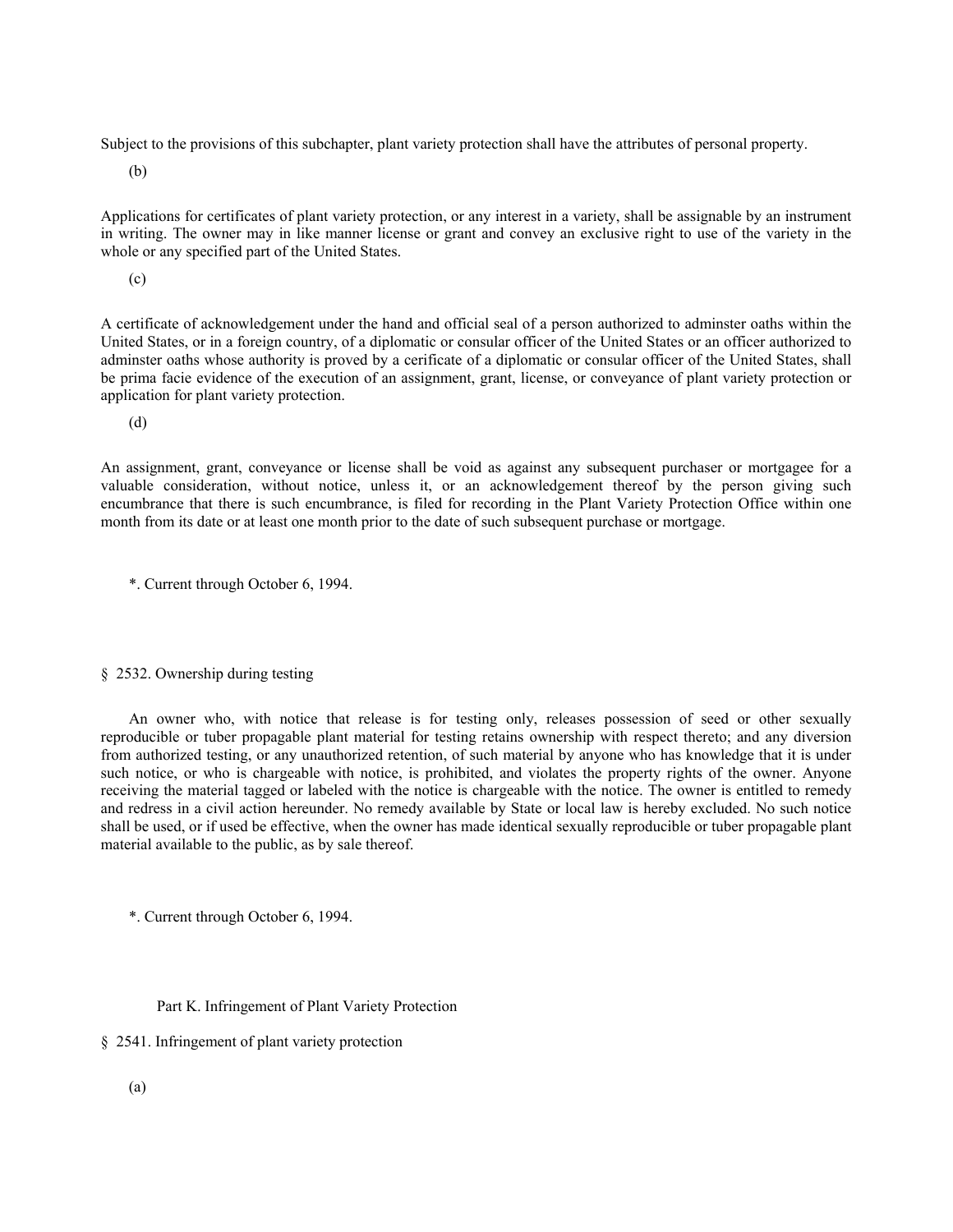Except as otherwise provided in this subchapter, it shall be an infringement of the rights of the owner of a novel variety to perform without authority, any of the following acts in the United States, or in commerce which can be regulated by Congress or affecting such commerce, prior to expiration of the right to plant variety protection but after either the issue of the certificate or the distribution of a protected plant variety with the notice under section 2567 of this title:

(1) sell or market the protected variety, or offer it or expose it for sale, deliver it, ship it, consign it, exchange it, or solicit an offer to buy it, or any other transfer of title or possession of it;

(2) import the protected variety into, or export it from, the United States;

(3) sexually multiply, or propagate by a tuber or a part of a tuber, the variety as a step in marketing (for growing purposes) the variety;

(4) use the variety in producing (as distinguished from developing) a hybrid or different variety therefrom;

(5) use seed which had been marked ''Unauthorized Propagation Prohibited'' or ''Unauthorized Seed Multiplication Prohibited'' or progeny thereof to propagate the variety;

(6) dispense the variety to another, in a form which can be propagated, without notice as to being a protected variety under which it was received;

(7) condition the variety for the purpose of propagation, except to the extent that the conditioning is related to the activities permitted under section 113;

(8) stock the variety for any of the purposes referred to in paragraphs (1) through (7);

(9) perform any of the foregoing acts even in instances in which the variety is multiplied other than sexually, except in pursuance of a valid United States plant patent; or

(10) instigate or actively induce performance of any of the foregoing acts.

(b)

(1) Subject to paragraph (2), the owner of a protected variety may authorize the use of the variety under this section subject to conditions and limitations specified by the owner.

(2) In the case of a contract between a seed producer and the owner of a protected variety of lawn, turf, or forage grass seed, or alfalfa or clover seed for the production of seed of the protected variety, the producer shall be deemed to be authorized by the owner to sell such seed and to use the variety if--

(A) the producer has fulfilled the terms of the contract;

(B) the owner refuses to take delivery of the seed or refuses to pay any amounts due under the contract within 30 days of the payment date specified in the contract; and

(C) after the expiration of the period specified in subparagraph (B), the producer notifies the owner of the producer's intent to sell the seed and unless the owner fails to pay the amounts due under the contract and take delivery of the seed within 30 days of such notification. For the purposes of this paragraph, the term 'owner'shall include any licensee of the owner.

(3) Paragraph (2) shall apply to contracts entered into with respect to plant varieties protected under this Act (7 U.S.C. 2321 et seq.) as in effect on the day before the effective date of this provision as well as plant varieties protected under this Act as amended by the Plant Variety Protection Act Amendments of 1994.

(4) Nothing in this subsection shall affect any other rights or remedies of producers or owners that may exist under other Federal or State laws.

(c)

This section shall apply equally to--

(1) any variety that is essentially derived from a protected variety, unless the protected variety is an essentially derived variety;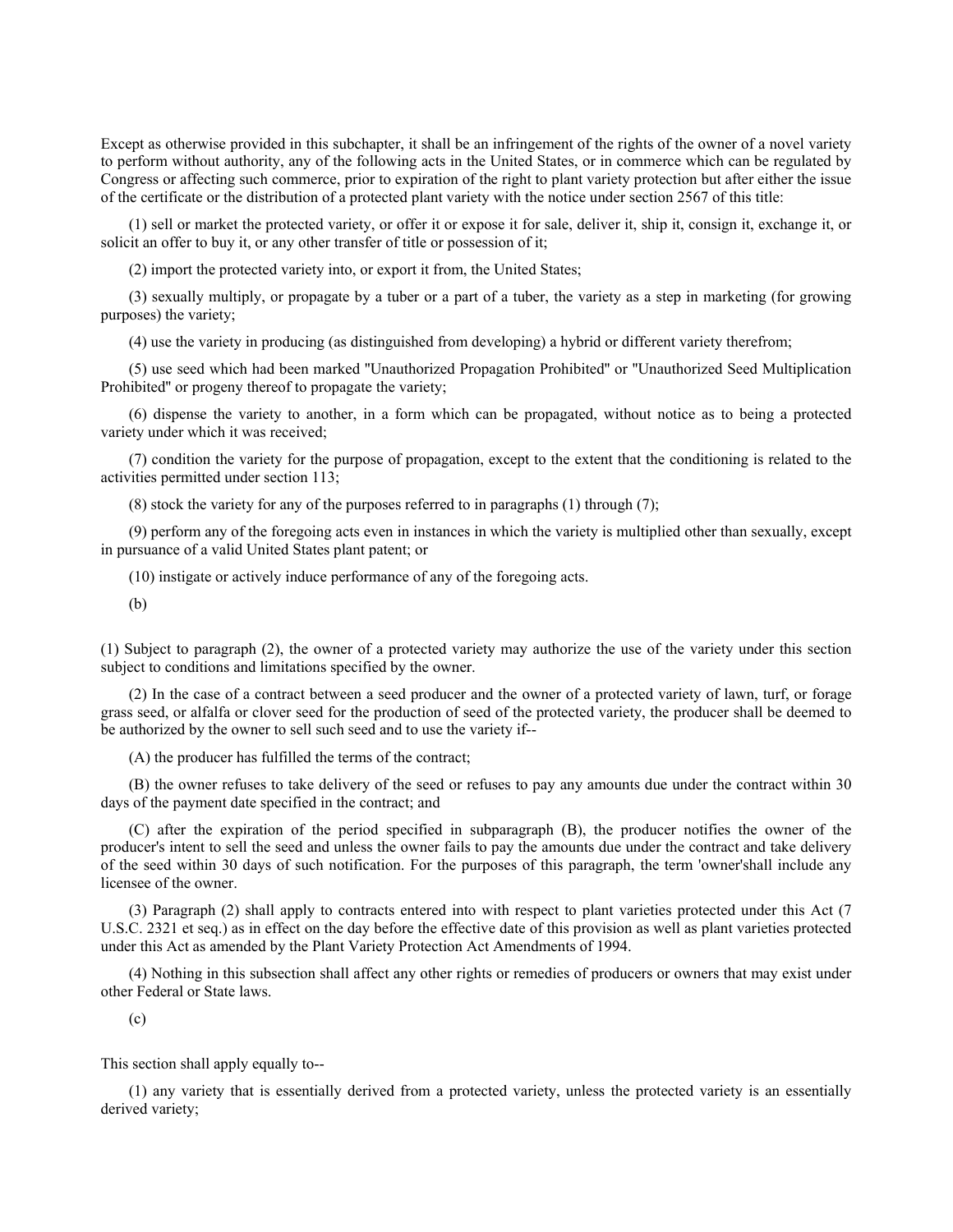(2) any variety that is not clearly distinguishable from a protected variety'

(3) any variety whose production requires the repeated use of a protected variety; and

(4) harvested material (including entire plants and parts of plants) obtained through the unauthorized use of propagating material of a protected variety, unless the owner of the variety has had a reasonable opportunity to exercise the rights provided under this Act with respect to the propagating material.

(d)

It shall not be an infringement of the rights of the owner of a variety to perform any act concerning propagating material of any kind, or harvested material, including entire plants and parts, of a protected variety that is sold or otherwise marketed with the consent of the owner in the United States, unless the act involves further propagation of the variety or involves an export of material of the variety, that enables the propagation of the variety, into a country that does not protect varieties of the plant genus or species to which the variety belongs, unless the exported material is for final consumption purposes.

(e)

It shall not be an infringement of the rights of the owner of a variety to perform any act done privately and for noncommercial purposes.

(f)

As used in this section, the term ''perform without authority'' includesperformance without authority by any State, any instrumentality of a State, and any officer or employee of a State or instrumentalilty of a State acting in the official capacity of the officer or employee. Any State, and any such instrumentality, officer, or employee, shall be subject to the provisions of this Act in the same manner and to the same extent as any nongovernmental entity.

## **Legislative History**

(Added October 28, 1992, Public Law 102-560, sec. 3, 106 Stat. 4230.)

\*. Current through October 6, 1994.

#### § 2542. Grandfather clause

Nothing in this chapter shall abridge the right of any person, or the successor in interest of the person, to reproduce or sell a variety developed and produced by any such person more than one year prior to the effective filing date of an adverse application for a certificate of plant variety protection.

\*. Current through October 6, 1994.

§ 2543. Right to save seed; crop exemption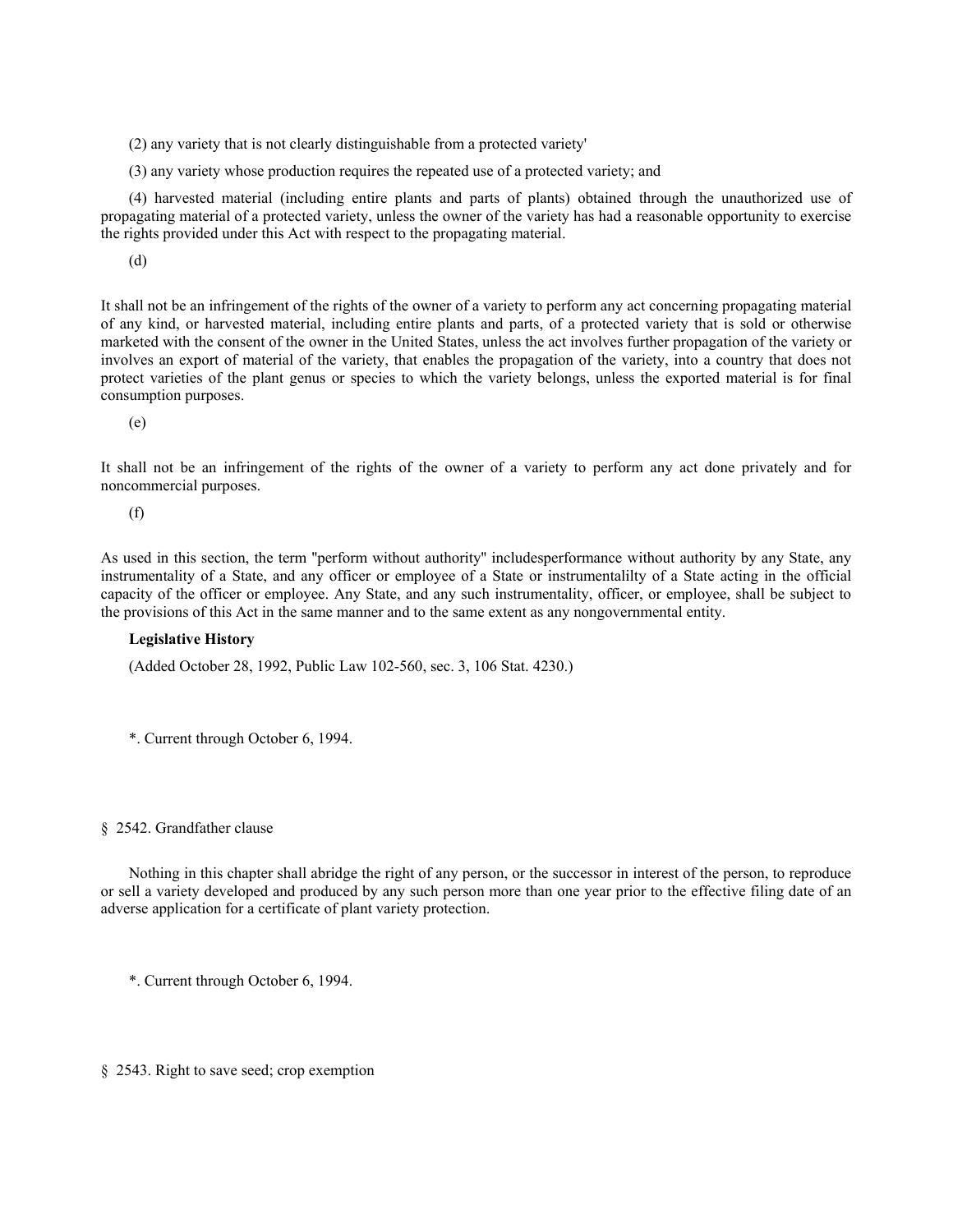Except to the extent that such action may constitute an infringement under subsections (3) and (4) of section 2541 of this title, it shall not infringe any right hereunder for a person to save seed produced by the person from seed obtained, or descended from seed obtained, by authority of the owner of the variety for seeding purposes and use such saved seed in the production of a crop for use on the farm of the person, or for sale as provided in this section. A bona fide sale for other than reproductive purposes, made in channels usual for such other purposes, of seed produced on a farm either from seed obtained by authority of the owner for seeding purposes or from seed produced by descent on such farm from seed obtained by authority of the owner for seeding purposes shall not constitute an infringement. A purchaser who diverts seed from such channels to seeding purposes shall be deemed to have notice under section 2567 of this title that the actions of the purchaser constitute an infringement.

\*. Current through October 6, 1994.

### § 2544. Research exemption

The use and reproduction of a protected variety for plant breeding or other bona fide research shall not constitute an infringement of the protection provided under this chapter.

\*. Current through October 6, 1994.

#### § 2545. Intermediary exemption

Transportation or delivery by a carrier in the ordinary course of its business as a carrier, or advertising by a person in the advertising business in the ordinary course of that business, shall not constitute an infringement of the protection provided under this chapter.

\*. Current through October 6, 1994.

Part L. Remedies for Infringement of Plant Variety Protection, and Other Actions

§ 2561. Remedy for infringement of plant variety protection

An owner shall have remedy by civil action for infringement of plant variety protection under section 2541 of this title. If a variety is sold under the name of a variety shown in a certificate, there is a prima facie presumption that it is the same variety.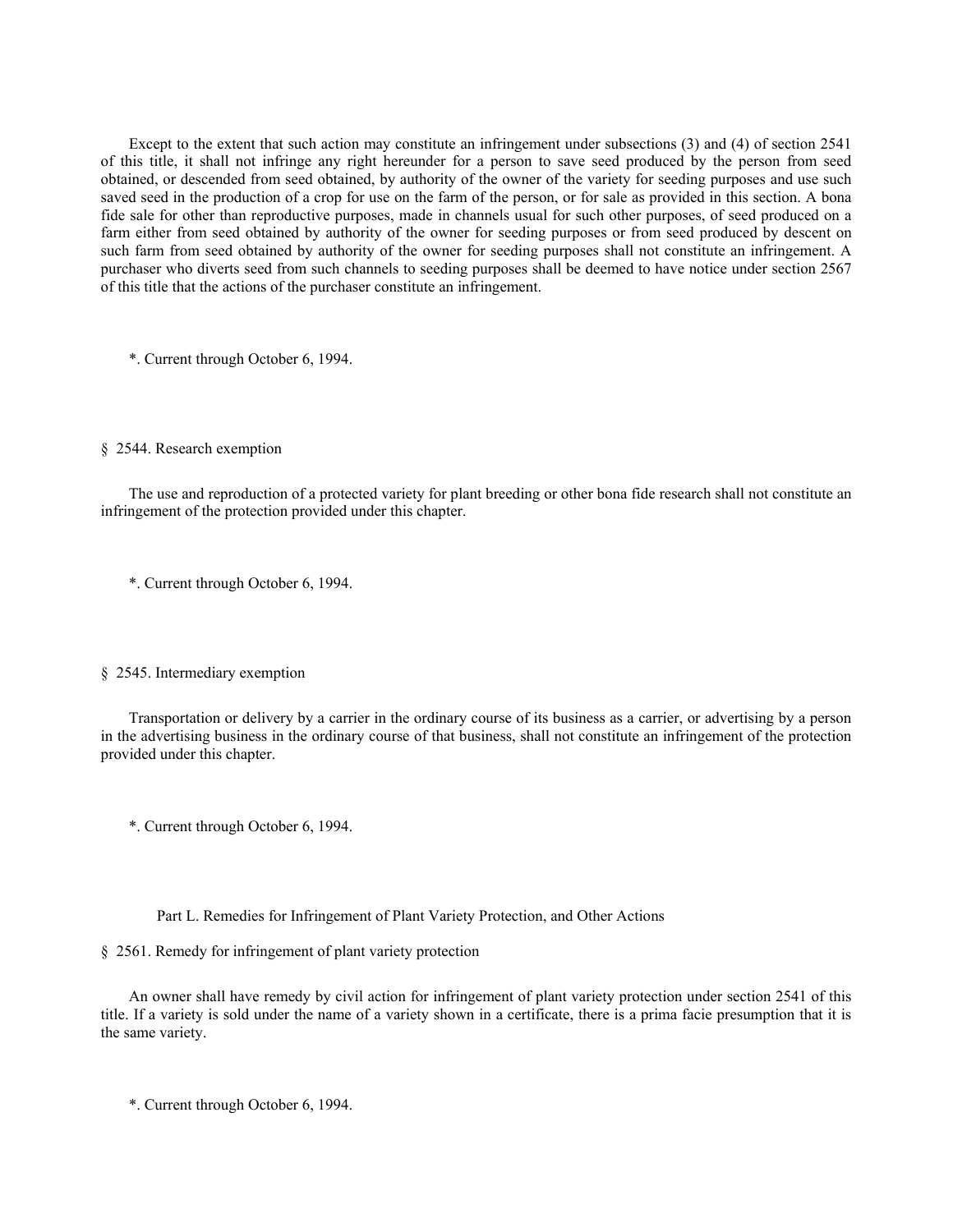§ 2562. Presumption of validity; defenses

(a)

Certificates of plant variety protection shall be presumed valid. The burden of establishing invalidity of a plant variety protection shall rest on the party asserting invalidity.

(b)

The following shall be defenses in any action charging infringement and shall be pleaded: (1) noninfringement, absence of liability for infringement, or unenforceability; (2) invalidity of the plant variety protection in suit on any ground specified in section 2402 of this title as a condition for protectability; (3) invalidity of the plant variety protection in suit for failure to comply with any requirement of section 2422 of this title: (4) that the asserted infringement was performed under an existing certificate adverse to that asserted and prior to notice of the infringement; and (5) any other fact or act made a defense by this chapter.

\*. Current through October 6, 1994.

#### § 2563. Injunction

The several courts having jurisdiction of cases under this subchapter may grant injunctions in accordance with the principles of equity to prevent the violation of any right hereunder on such terms as the court deems reasonable.

\*. Current through October 6, 1994.

## § 2564. Damages

# (a)

Upon finding an infringement the court shall award damages adequate to compensate for the infringement but in no event less than a reasonable royalty for the use made of the variety by the infringer, together with interest and costs as fixed by the court.

(b)

When the damages are not determined by the jury, the court shall determine them. In either event the court may increase the damages up to three times the amount determined.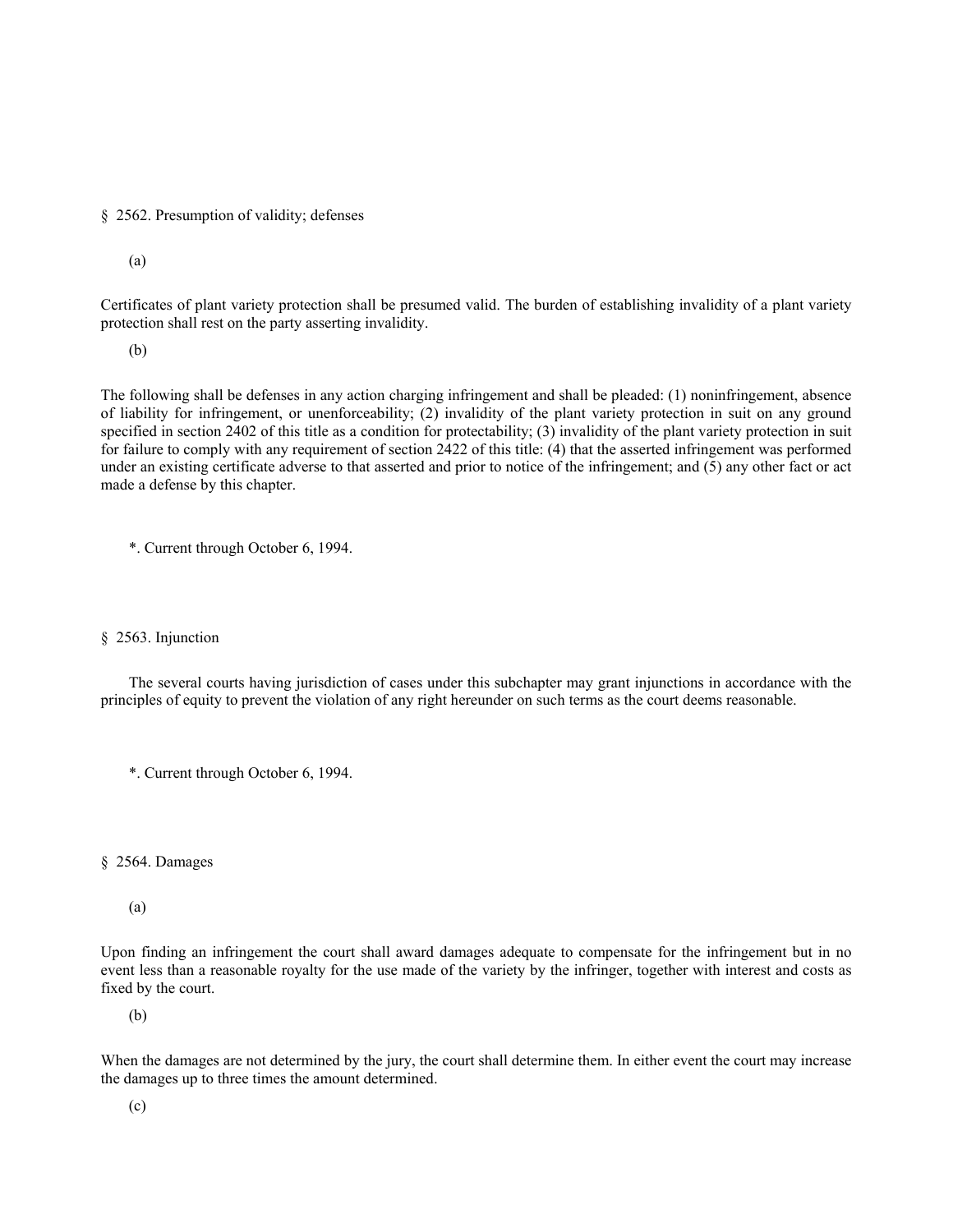The court may receive expert testimony as an aid to the determination of damages or of what royalty would be reasonable under the circumstances.

(d)

As to infringement prior to, or resulting fron a planting prior to, issuance of a certificate for the infringed variety, a court finding the infringer to have established innocent intentions, shall have discretion as to awarding damages.

\*. Current through October 6, 1994.

§ 2565. Attorney fees

The court in exceptional cases may award reasonable attorney fees to the prevailing party.

\*. Current through October 6, 1994.

§ 2566. Time limitation on damages

(a)

No recovery shall be had for that part of any infringment committed more than six years (or known to the owner more than one year) prior to the filing of the complaint or counterclaim for infringement in the action.

(b)

In the case of claims against the United States Government for unauthorized use of a protected variety, the period between the date of receipt of written claim for compensation by the department or agency of the Government having authority to settle such claim, and the date of mailing by the Government of a notice to the claimant that the claim has been denied shall not be counted as part of the period referred to in the preceding paragraph.

\*. Current through October 6, 1994.

§ 2567. Limitation of damages: marking and notice

Owners may give notice to the public by physically associating with or affixing to the container of seed of a variety or by fixing to the variety, a label containing either the words ''Unauthorized Propagation Prohibited'' or the words ''Unauthorized Seed Multiplication Prohibited'' and after the certificate issues, such additional words as ''U. S. Protected Variety''. In the event the variety is distributed by authorization of the owner and is received by the infringer without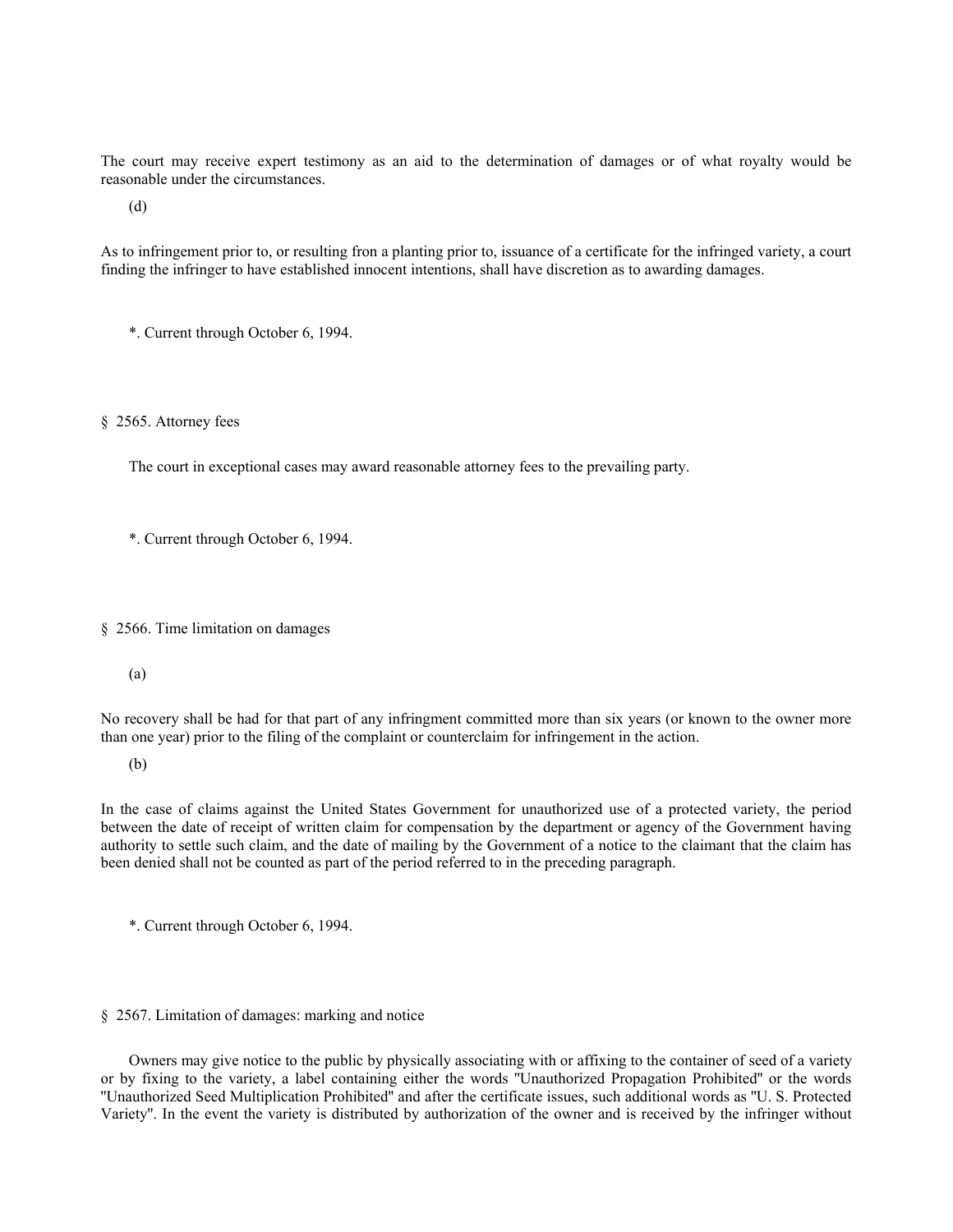such marking, no damages shall be recovered against such infringer by the owner in any action for infringement, unless the infringer has actual notice or knowledge that propagation is prohibited or that the variety is a protected variety, in which event damages may be recovered only for infringement occurring after such notice. As to both damages and injunction, a court shall have discretion to be lenient as to disposal of materials acquired in good faith by acts prior to such notice.

### **Legislative History**

(As amended Pub.L. 96-574, § 19(b) , Dec. 22, 1980, 94 Stat. 3351.)

\*. Current through October 6, 1994.

§ 2568. False marking; cease and desist orders

(a)

Each of the following acts, if performed in connection with the sale, offering for sale, or advertising of sexually reproducible plant material or tubers or parts of tubers, is prohibited, and the Secretary may, if the Secretary determines after an opportunity for hearing that the act is being so performed, issue an order to cease and desist, said order being binding unless appealed under section 2461 of this title:

(1) Use of the words ''U.S. Protected Variety'' or any word or number importing that the material is a variety protected under certificate, when it is not.

(2) Use of any wording importing that the material is a variety for which an application for plant variety protection is pending, when it is not.

(3) Use of either the phrase 'Unauthorized Propagation Prohibited' or 'Unauthorized Seed Multiplication Prohibited' or similar phrase without reasonable basis. Any reasonable basis expires one year after the first sale of the variety except as justified thereafter by a pending application or a cerificate still in force.

(4) Failure to use the name of a variety for which a certificate of protection has been issued under this Act, even after the expiration of the certificate, except that lawn, turf, or forage grass seed, or alfalfa or clover seed may be sold without a variety name unless use of the name of a variety for which a certificate of protection has been issued under this Act is required under State law.

(b)

Anyone convicted of violating a binding cease and desist order, or of performing any act prohibited in subsection (a) of this section for the purpose of deceiving the public, shall be fined not more than \$ 10,000 and not less than \$ 500.

(c)

Anyone whose business is damaged or is likely to be damaged by an act prohibited in subsection (a) of this section, or is subjected to competition in connection with which such act is performed, may have remedy by civil action.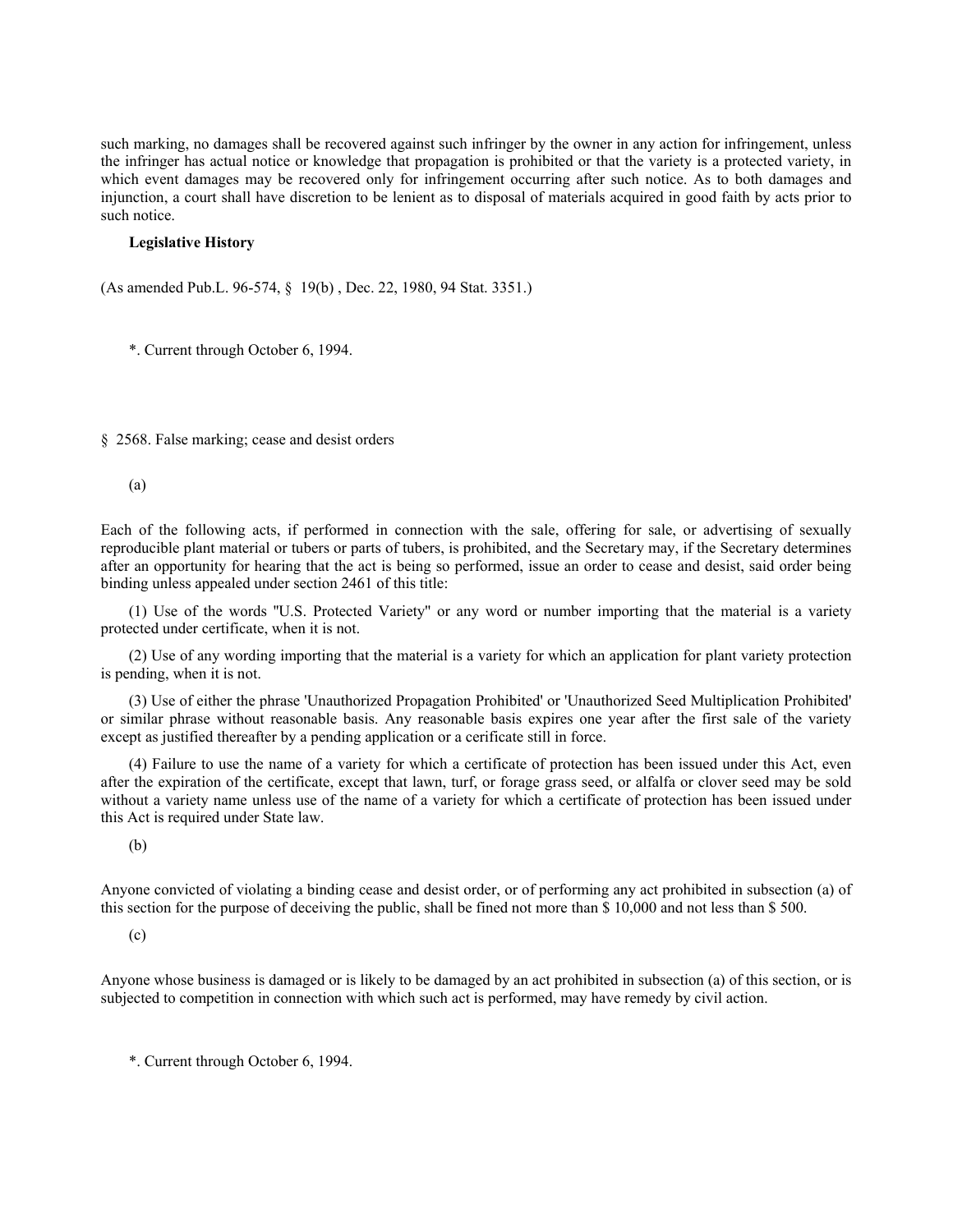#### § 2569. Nonresident proprietors; service and notice

Every owner not residing in the United States may file in the Plant Variety Protection Office a written designation stating the name and address of a person residing within the United States on whom may be served process or notice of proceedings affecting the plant variety protection or rights thereunder. If the person designated cannot be found at the address given in the last designation, or if no person has been designated, the United States District Court for the District of Columbia shall have jurisdiction and summons shall be served by publication or otherwise as the court directs. The court shall have the same jurisdiction to take any action respecting the plant variety protection, or rights thereunder that it would have if the owner were personally within the jurisdiction of the court.

\*. Current through October 6, 1994.

§ 2570. Liability of states, instrumentalities of states, and state officials for infringement of plant variety protection

(a)

Any State, any instrumentality of a State, and any officer or employee of a State or instrumentality of a State acting in the official capacity of the officer or employee, shall not be immune, under the eleventh amendment of the Constitution of the United States or under any other doctrine of sovereign immunity, from suit in Federal court by any person, including any governmental or nongovernmental entity, for infringement of plant variety protection under section 111 [7 USC § 2541], or for any other violation under this title.

(b)

In a suit described in subsection (a) for a violation described in that subsection, remedies (including remedies both at law and in equity) are available for the violation to the same extent as such remedies are available for such a violation in a suit against any private entity. Such remedies include damages, interest, costs, and treble damages under section 124, [7 USC § 2564], and attorney fees under section 125, [7 USC § 2565].

## **Legislative History**

(Added October 28, 1992, Public Law 102-560, sec. 3, 106 Stat. 4230.)

\*. Current through October 6, 1994.

## Part M. Intent and Severability

### § 2581. Intent

It is the intent of Congress to provide the indicated protection for new varieties by exercise of any constitutional power needed for that end, so as to afford adequate encouragement for research, and for marketing when appropriate, to yield for the public the benefits of new varieties. Constitutional clauses 3 and 8 of article 1, section 8 are both relied upon.